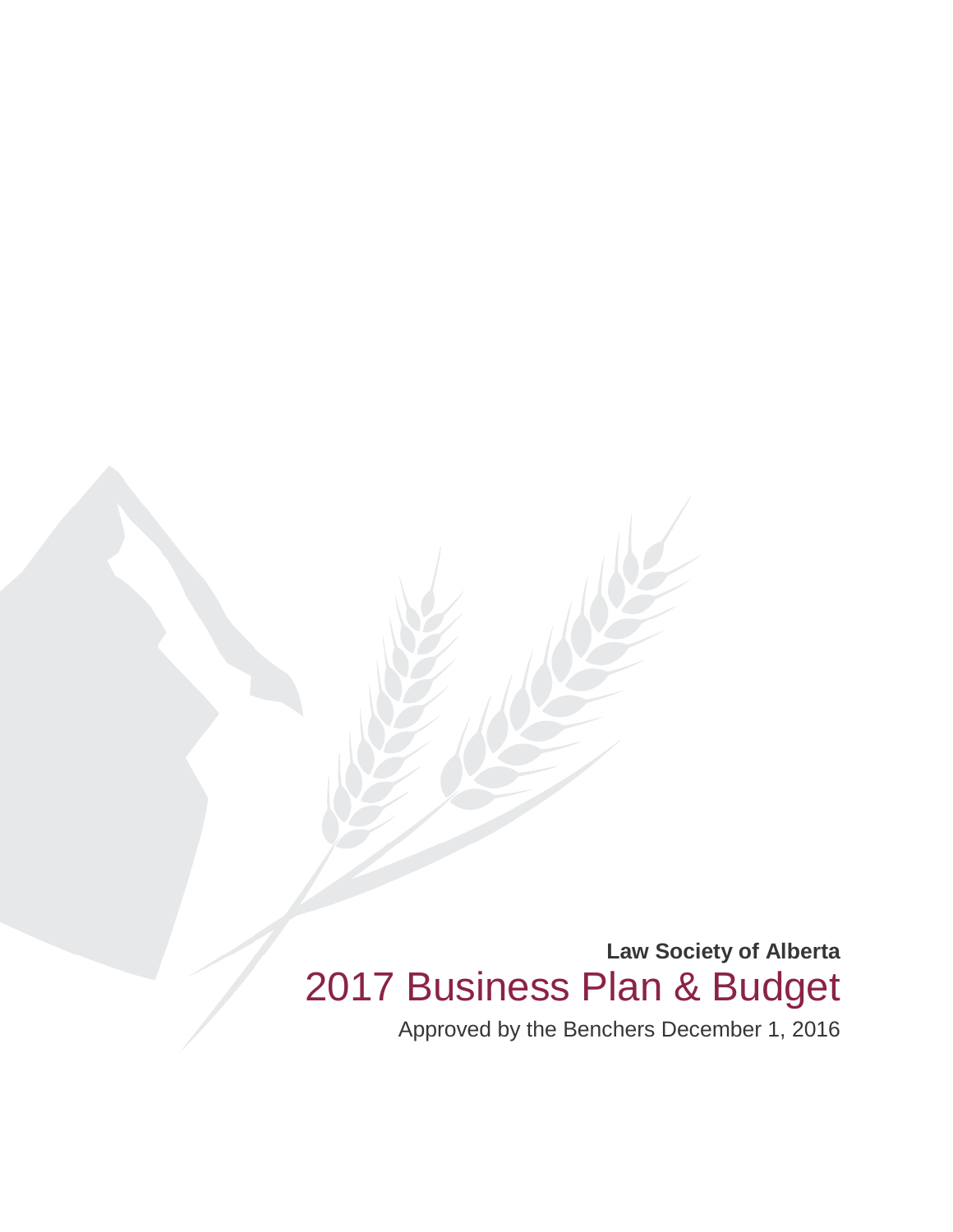### **Table of Contents**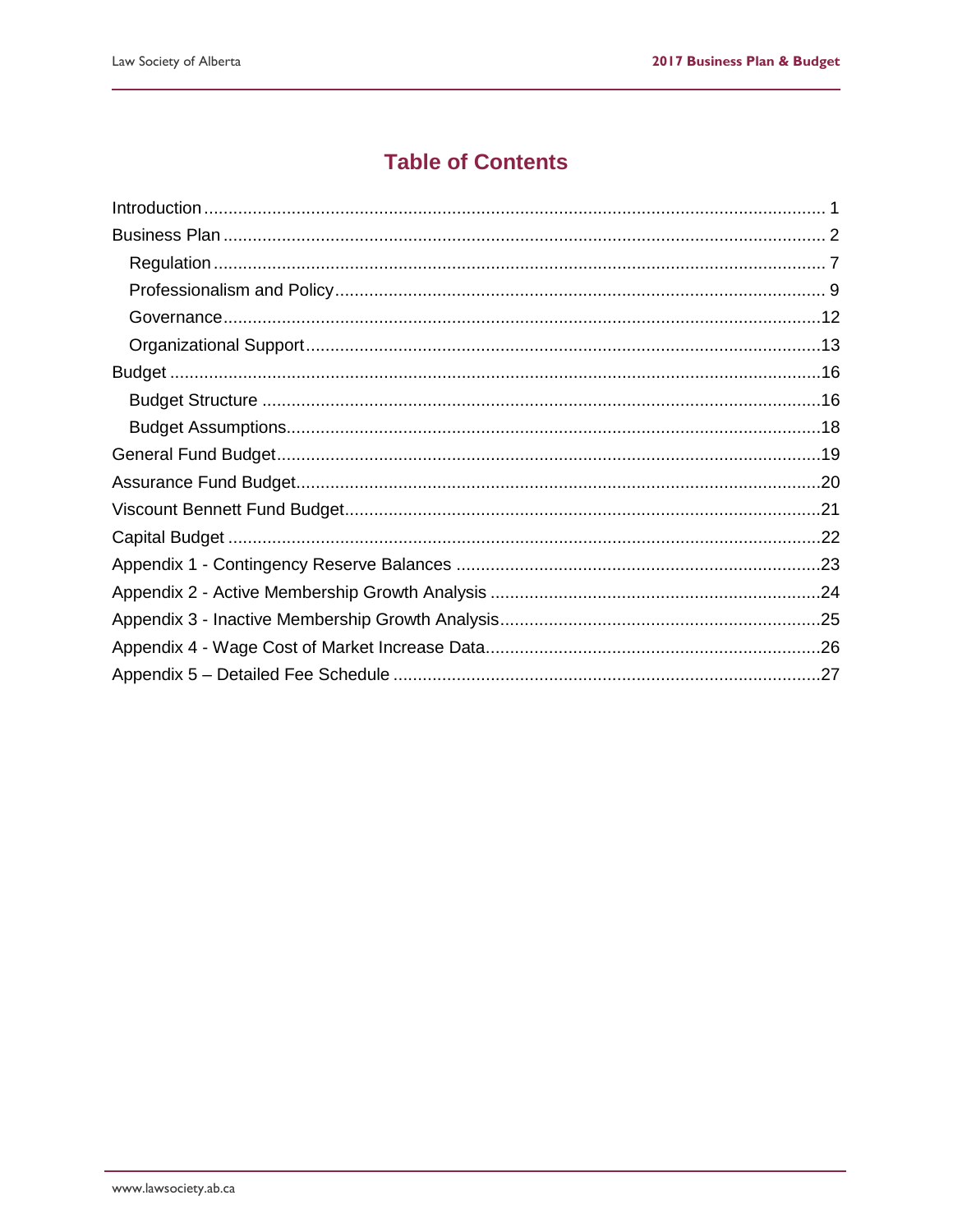### <span id="page-2-0"></span>**Introduction**

The Business Plan and Budget contained in this document represents management's plan and funding proposal to carry out the first year of the 2017 – 2019 Strategic Plan. The Business Plan describes the focus of Law Society activities in 2017 in alignment with the Strategic Plan and an overview of how the core functional areas of the Law Society accomplish and support our regulatory work. The budget is driven by the Business Plan and represents the financial requirements to perform the work outlined in the plan.

In line with a continuing challenging economic outlook for Alberta in 2017, this budget reflects expenditure levels unchanged from the 2016 budget. While we remain committed to exploring alternate ways to fund our regulatory operations in order to bring down the annual practice fee, this budget assumes that an alternate revenue stream will not be in place in 2017. Until consultations with the profession about the trust safety funding issue are complete and a sustainable revised funding model is determined, this budget assumes the majority of our funding will come from the Practice Fee. Consequently, this budget reflects a practice fee of \$2,600 (up from \$2,520 in 2016). As outlined in Appendix 1, this level of revenue will sustain the proposed expenditure budget and maintain a contingency reserve within the targeted range.

We will continue to look for ways to rationalize our cost structure in 2017. Our decision in late 2015 to wind down our Edmonton office will help over the longer term, particularly once we are able to sub-lease our Edmonton office space. That decision has allowed us to reduce staff levels by five full time equivalents relative to the 2016 plan. Our investments in business process and technology enhancements made through 2014 to 2016 will continue to show benefits in 2017 and beyond in terms of process simplification, cost reduction and enhanced customer service.

Since complexity drives cost, we will continue to explore ways to reduce complexity in our regulatory and administrative processes. The *Legal Profession Act* and the Rules are major drivers of complexity in our processes. In 2017, we will begin to prepare for statutory changes recognizing this process is subject to the sitting government's appetite for such change. Even without a change in the statute, we will continue our ongoing work of identifying unnecessary complexities in our Rules and endeavour to simplify related processes. Consequently, we plan to begin a comprehensive review of the Rules in 2017.

Building on the work completed through the 2014 – 2016 Strategic Plan cycle and in alignment with the 2017 – 2019 Strategic Plan, the following themes will drive our activities in 2017:

- 1. Become a more sophisticated and nuanced regulator;
- 2. Become more resourceful and efficient in how we manage our regulatory work; and
- 3. Execute a series of special projects that will support the aspirations of the Strategic Plan.

The document that follows describes the initiatives we plan to address within these themes and the resources required to successfully move along the path set out in the new Strategic Plan.

This plan does not include the indemnity program. The business plans and budgets for ALIA and ALIEX will be approved by the ALIEX Advisory Board.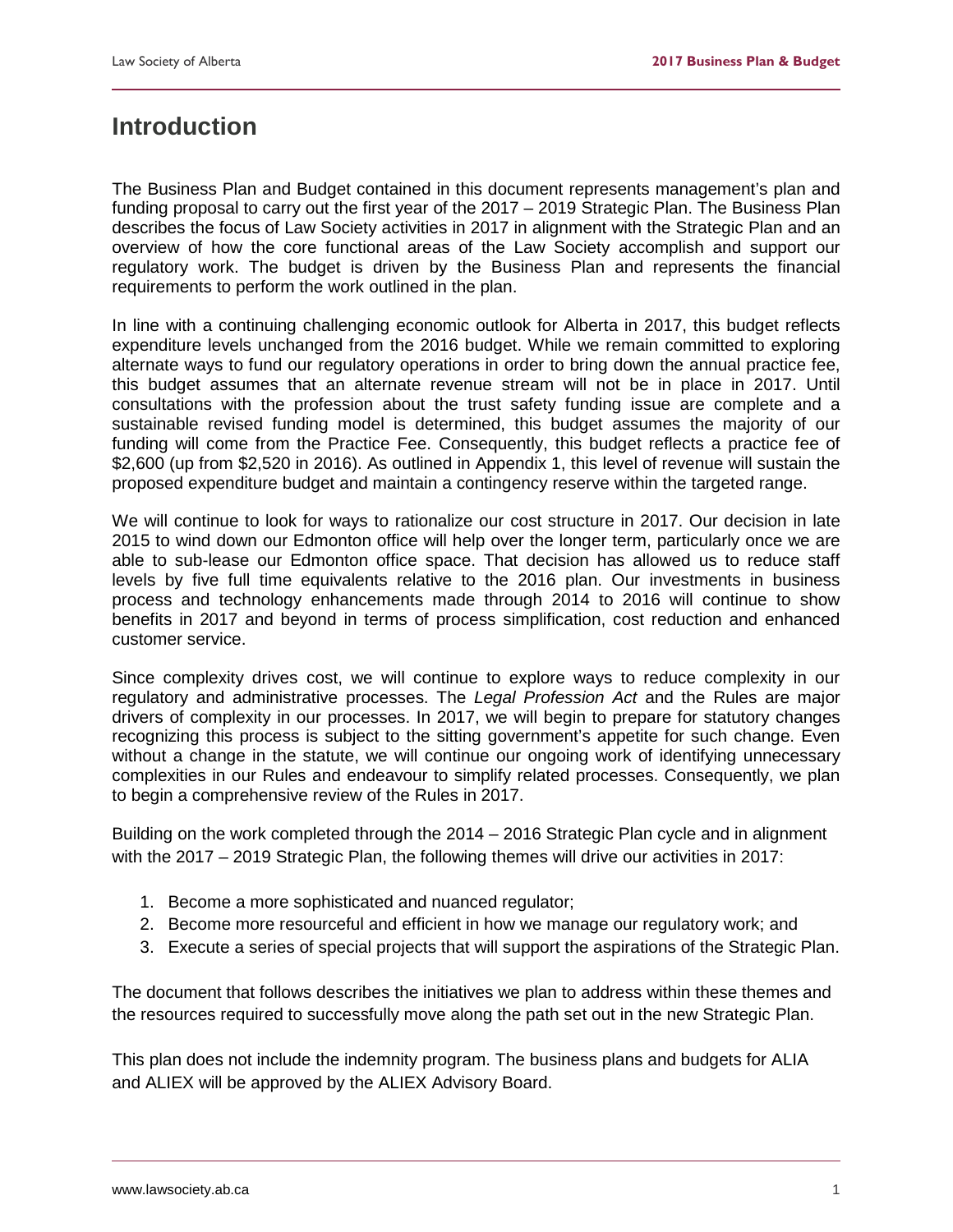### <span id="page-3-0"></span>**Business Plan**

The Business Plan is the vehicle through which the Strategic Plan adopted by the Benchers is converted into practical work. It takes the aspirations in the Strategic Plan, turns them into concrete plans to be implemented and uses those plans as the foundation for the budget.

The Law Society Comprehensive Governance Plan includes this process diagram:

#### **Law Society Planning Cycle** 2. Business Planning Annual priority setting 1. Strategic Planning Annual business plan Annual budget Environmental scan ٠ Strategic Plan Business Plan and Budget Development: CEO after consultation with **Executive and Benchers** Development: Benchers and CEO Approval: Benchers Approval: Benchers Implementation: CEO Monitoring: Benchers 3. Implementation and Reporting Implementing the business plan Monitoring and evaluating results Risk assessment and management Implementation: CEO Gathering and Reporting Results: CEO Monitoring and Evaluating Results: CEO and Benchers Determining and Reporting Risks: CEO

In formulating the Business Plan, we considered the aspirations in the Strategic Plan. Because one of the Law Society's strategic goals is to be a model regulator, we also considered what is taking place in the world of professional regulation. We can then test our planned work against the work being carried out by leading regulators in Canada and the rest of the world to determine if we are achieving the aspirational goal of being a model regulator.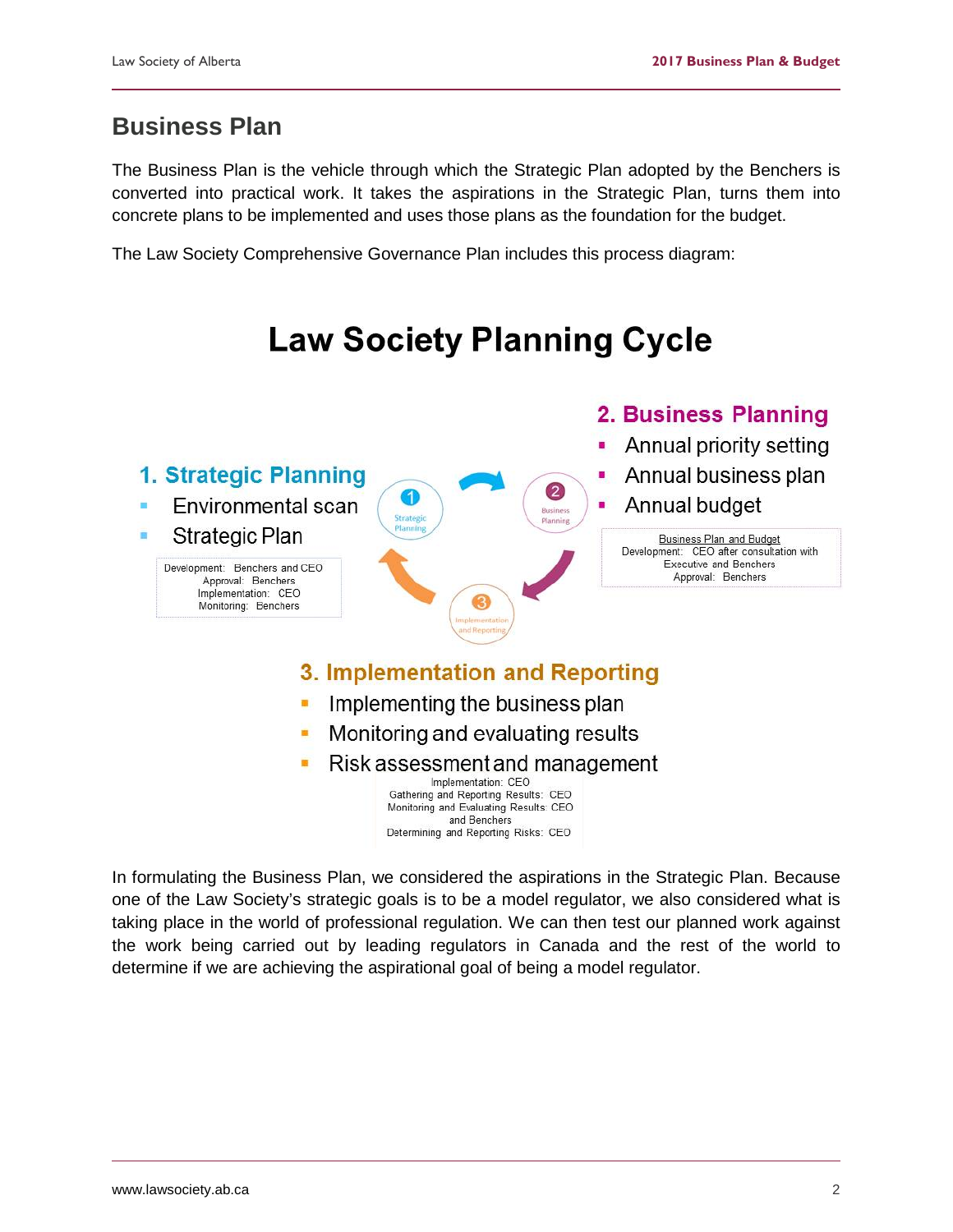The Business Plan describes the proposed new or developmental work to be carried out in 2017, in addition to the continuing work of delivering all of our core programs. We will also respond to emergent situations as they arise.

The following three key themes and the underlying areas of activity arose from our business planning process leading up to the development of the budget:

#### **1. Become a more sophisticated and nuanced regulator by:**

- a. Intensifying our efforts to become more proactive in our regulatory approach;
- b. Continuing to explore ways to reconceptualise how we regulate to facilitate innovation in the delivery of legal services;
- c. Changing the relationship and conversation with the profession through regular consultation with lawyers about issues of importance to them; and
- d. Further enhancing our trust safety program to better manage risk to the public and by providing more support to lawyers in the safe operation of their trust accounts

#### **2. Become more resourceful and efficient in how we manage our regulatory work by:**

- a. Improving our ability to make decisions based on sound data through enhancements to our business processes and technology infrastructure;
- b. Reducing complexity in our regulatory and related processes to further rationalize our cost structure and to enhance our responsiveness;
- c. Reducing the Bencher adjudication workload through the deployment of the expanded pool of adjudicators; and
- d. Continuing to introduce new ways to fund our operations, commencing with trust safety funding.

#### **3. Execute the following special projects that will support the aspirations of the Strategic Plan:**

- a. Begin the work required to make the necessary changes to the long-standing design and structure of the CPLED bar admission program and consider the intersection of CPLED with law school education;
- b. Begin the discussion about challenges with the articling process;
- c. Determine the appropriate process to address the recommendations of the Truth and Reconciliation Commission; and
- d. Continue to take steps necessary to facilitate the ultimate wind up of the legacy Assurance Fund.

The table below depicts how the above 2017 Business Plan themes support the achievement of the 2017 – 2019 Strategic Plan: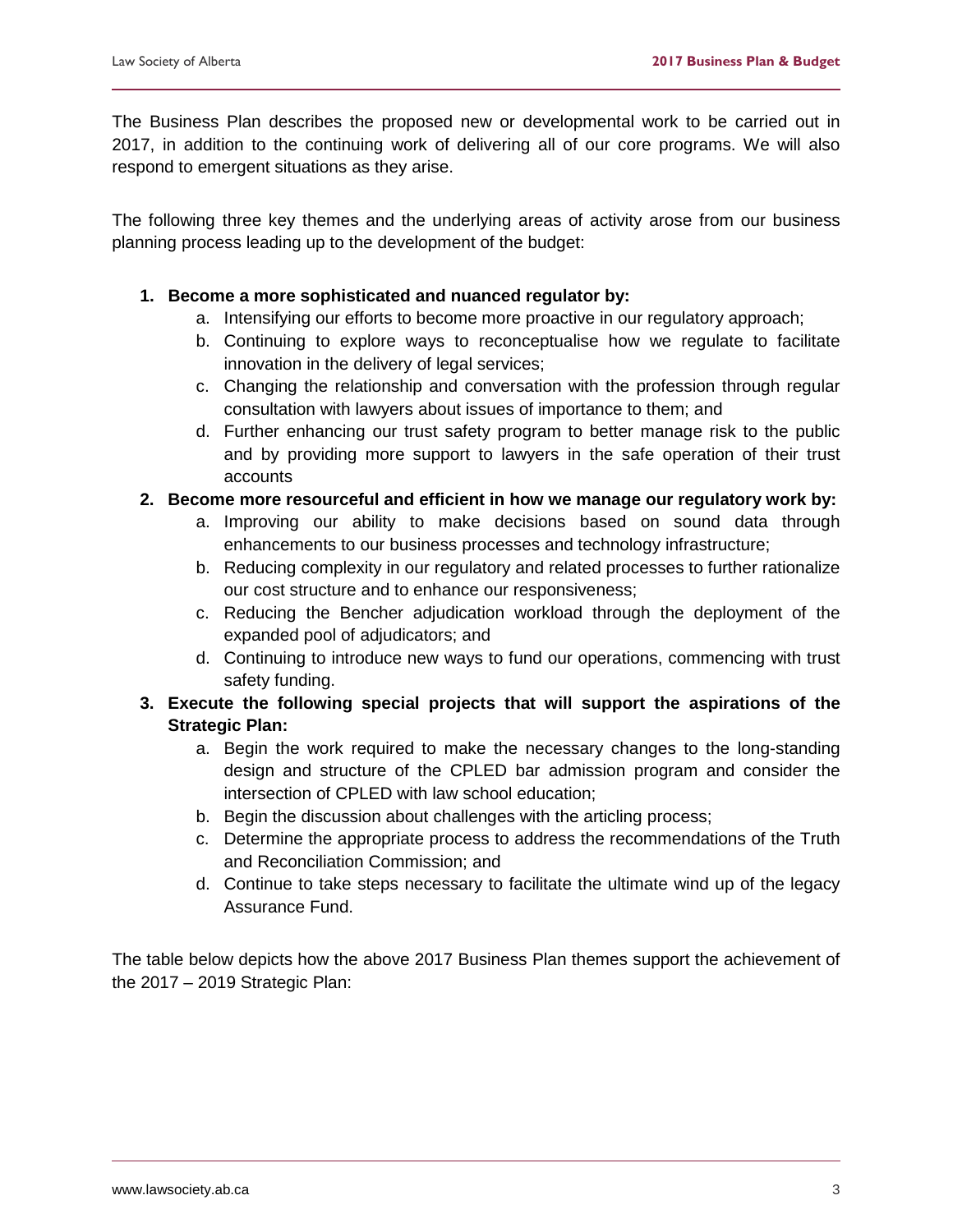| 2017 Business<br><b>Plan Focus</b>                    | 2017 - 2019 Strategic Goals<br>Access to<br>Stakeholder<br>Governance &<br>Justice and the<br><b>Model Regulator</b><br>Confidence<br>Culture<br><b>Rule of Law</b> |  |  |  |  |  |  |  |
|-------------------------------------------------------|---------------------------------------------------------------------------------------------------------------------------------------------------------------------|--|--|--|--|--|--|--|
| 1. More<br>sophisticated<br>and nuanced<br>regulator  |                                                                                                                                                                     |  |  |  |  |  |  |  |
| 2. More<br>resourceful and<br>efficient<br>management |                                                                                                                                                                     |  |  |  |  |  |  |  |
| 3. Special<br>projects                                |                                                                                                                                                                     |  |  |  |  |  |  |  |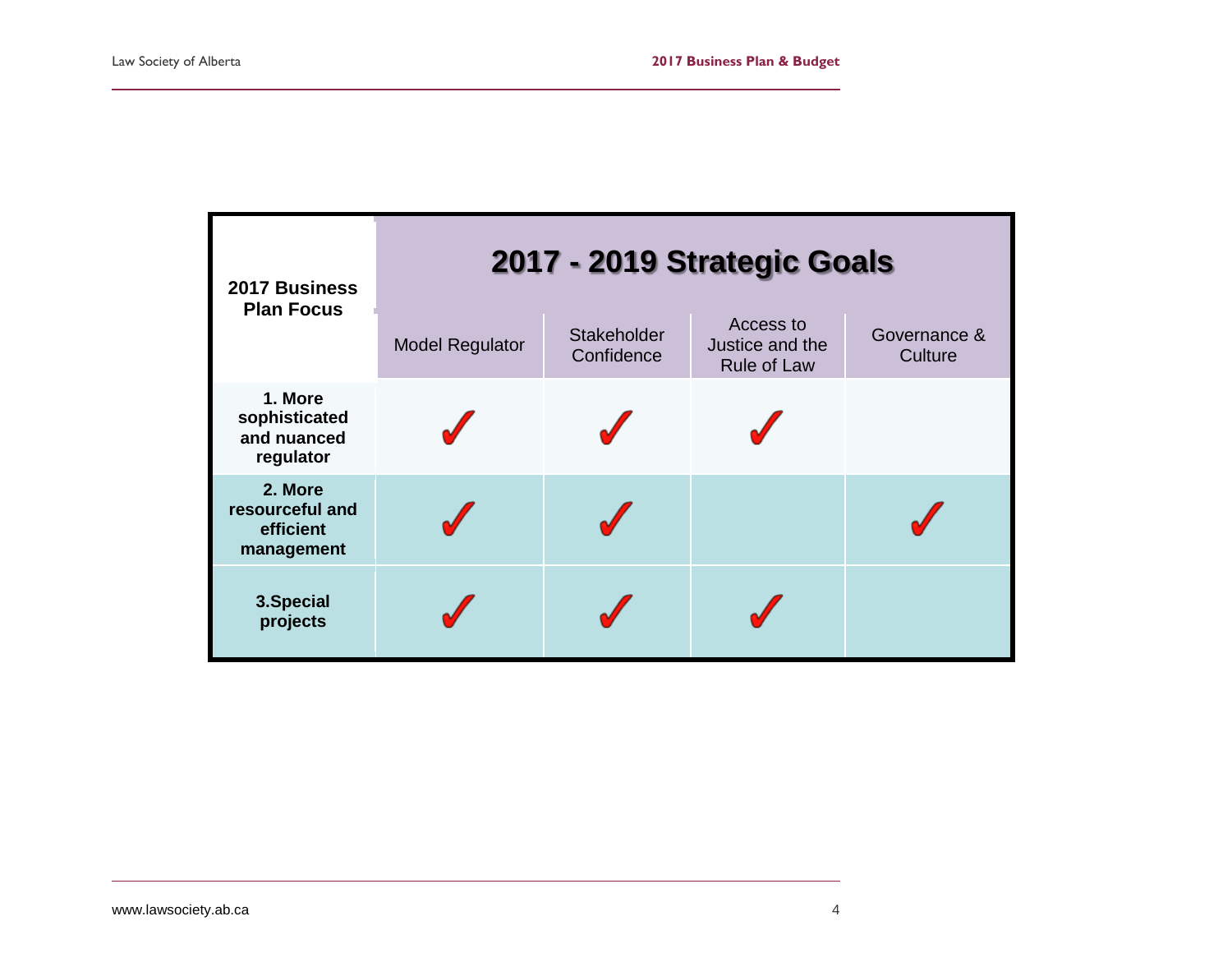#### **The Budget**

The budget pursues the initiatives outlined above  $-$  both the strategic ones and the statutory ones – within a context in which we recognize our continuing need to balance our obligation to be the steward of the funds raised through lawyer fees and our obligation to protect the public interest. This year's budget preparation began with developing a business plan, which forms the foundation for this budget.

In organizing the business plan, we broke down our work into four core areas of the Law Society:

#### **1. Regulation**

Regulation consists of our Membership, Conduct, Investigations, Counsel, Trust Safety and Custodianship teams.

The Membership team deals with all aspects of applications for entry into the profession and for Professional Corporations and Limited Liability Partnerships. This team also deals with all changes in membership and annual renewals. The bar admission program (Canadian Centre for Professional Legal Education - CPLED) is funded through this department.

The Conduct, Investigations and Counsel teams work in concert to review, resolve (where possible), and investigate complaints, refer matters to Practice Review where appropriate, and prosecute when necessary.

Our Trust Safety team supports lawyers in the proper management of client trust accounts and operates a trust audit program to mitigate the risk of misappropriation of trust funds.

Custodians protect members of the public in the event their lawyer is unable or not allowed to continue the practice of law.

#### **2. Professionalism and Policy (P & P)**

P & P bundles together all of our proactive programs that support the professional work of lawyers, including Continuing Professional Development (CPD), early intervention, practice advice, practice review, pro bono, law libraries, Assist, CanLII, equity ombudsperson, and equity programs. Policy development work is also centered in this core area.

#### **3. Governance**

Governance includes our Secretariat and Governance teams designed to support the Benchers and the ALIEX Advisory Board in their governance role.

#### **4. Organizational Support**

This core area provides the supports necessary to carry out all our regulatory work including Corporate Services (consisting of Accounting, Communications and Office Services), Business Technology (including Information Management), Human Resources and the Tribunals Office.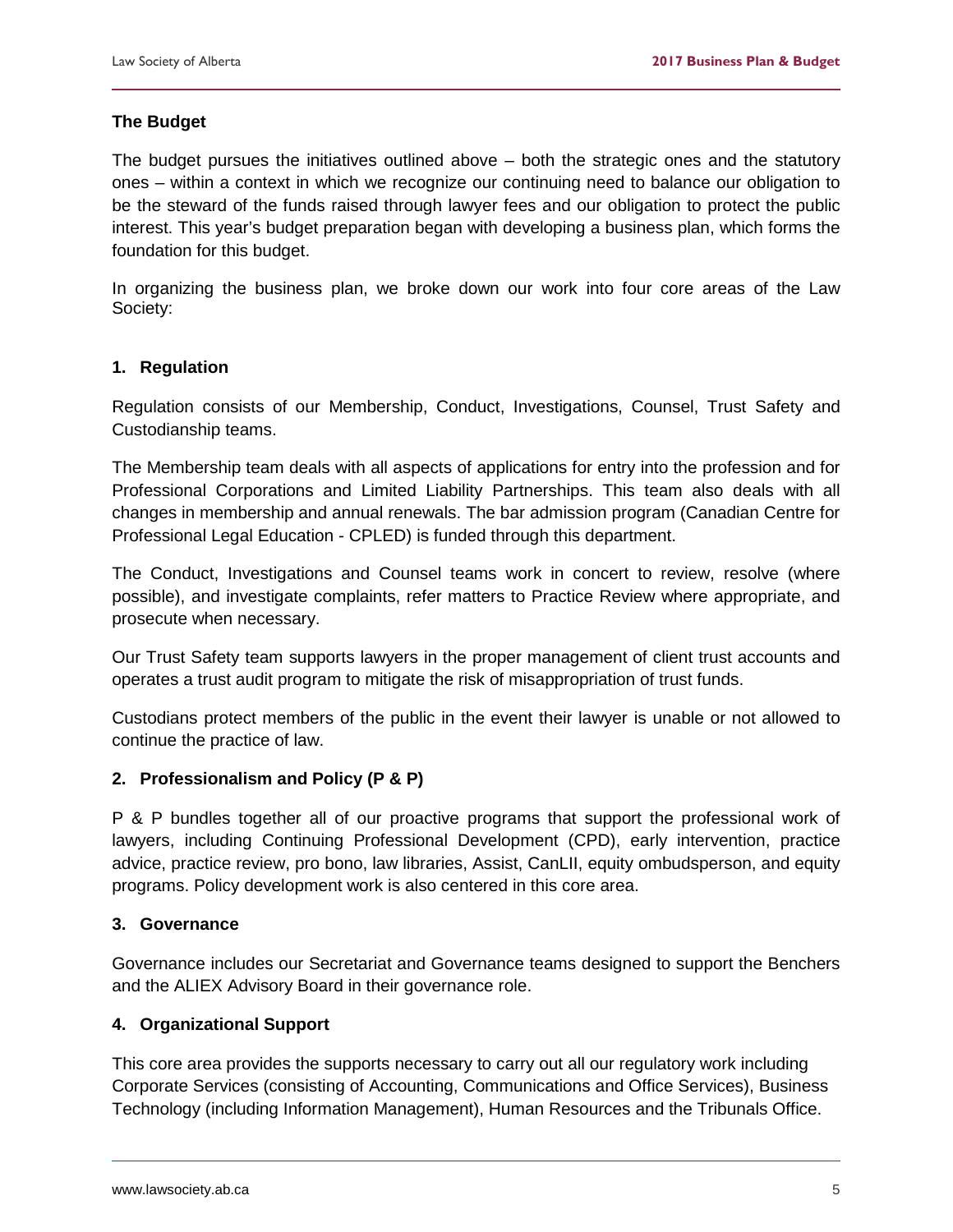#### **Budget Resource Allocation**

While we organize our work in the above areas, the following chart illustrates where our budget resources are focused. In this analysis, organizational support costs are allocated to each of these activity areas based on relative cost.



#### **Staff Resource Allocation**

The 2017 budget provides for 124 full-time equivalent (FTE) staff relative to 131 in 2016. The reduction in FTE's has been realized primarily through the consolidation of regulatory and organizational support functions previously housed in our Edmonton office.

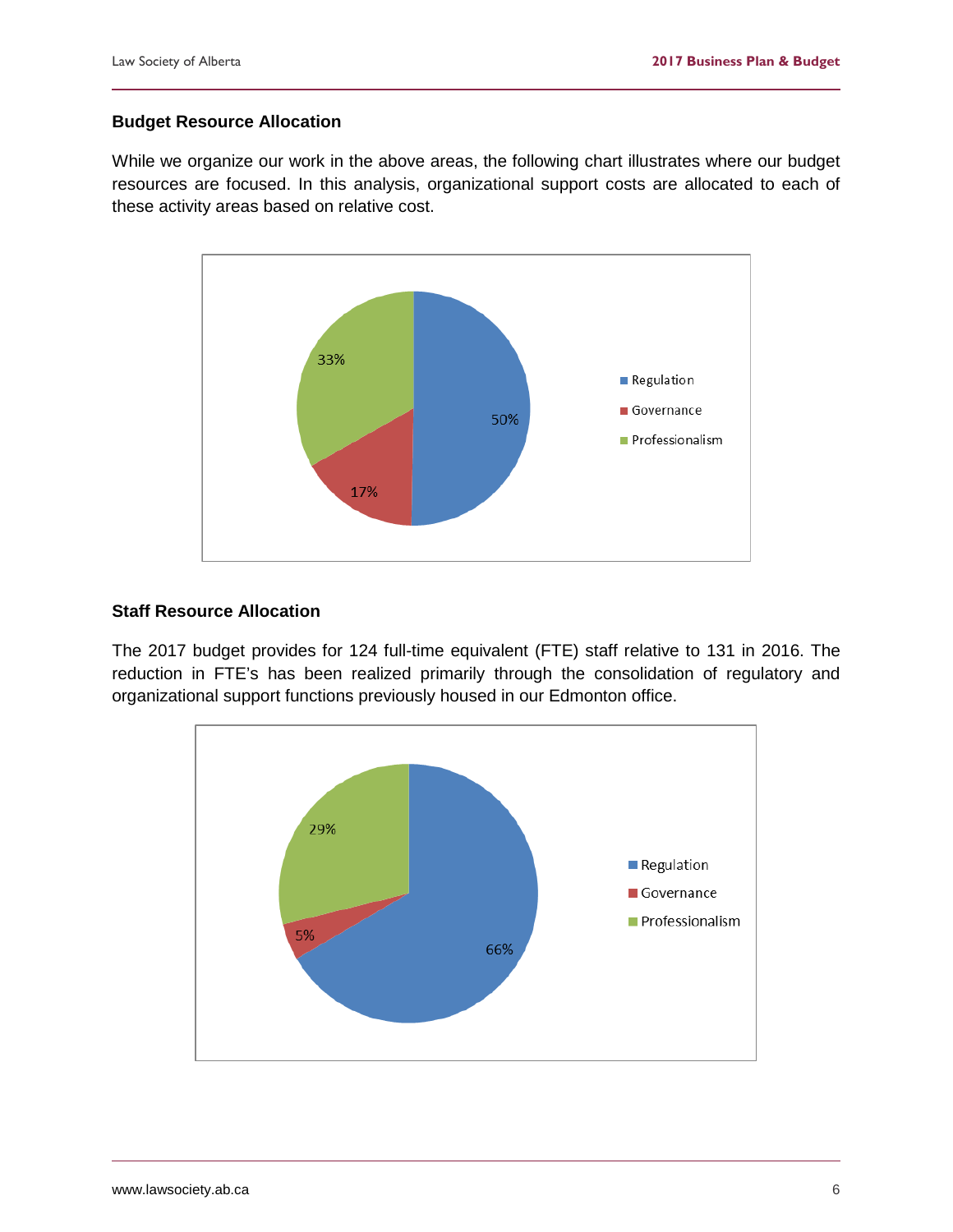#### **Core Area Plans**

In our strategic planning the Benchers made it clear we must do a first class job of our core regulatory work. That encompasses credentials and education, complaints and hearings processes, and ensuring that lawyers are professionally competent. We also include the operation of the Assurance Fund in this work. The business plan that follows includes work in all of these areas and reflects the following operational goals:

- Be highly trusted;
- Be recognized for excellence in management and leadership in service;
- Manage risk and stand up for the public interest and the principles of justice; and
- Be a leader organization of choice for staff and volunteers.

The following analysis describes the activities of our four core areas, area goals and significant initiatives planned in each area.

#### <span id="page-8-0"></span>**Regulation**

#### **Core Activities**:

This area consists of the following inter-related groups that work in close coordination to deliver the core regulatory services of the Law Society designed to protect the public:

#### *Membership*

This group is responsible for the administration of various applications including students-at-law, enrolment and reinstatement of members, the transfer of inter-jurisdictional members, Professional Corporations and Limited Liability Partnerships. The Membership department also manages inquiries regarding membership status and address changes, insurance changes, and membership renewals. The bar admission program (CPLED) is funded through this department.

On an annual basis, this team consisting of 10 FTE's processes renewals for approximately 9,600 active, 2,000 inactive and 6,500 insured lawyers. Over 450 applications for students-atlaw are handled by this group. In addition, the Membership department processes annual renewals for about 2,700 Professional Corporations and 190 Limited Liability Partnerships.

#### *Conduct and Investigations*

The Conduct and Investigations teams consisting of 19 FTE's reviews and investigates complaints, refers to Practice Review where appropriate, and prosecutes as necessary. Of the roughly 4,000 contacts annually with the public regarding concerns about lawyer conduct, about 15% relate to complaints that are serious enough to require formal investigation and review by Law Society staff. Of these serious (or formal) complaints, about 10% (roughly 50) ultimately result in a conduct hearing.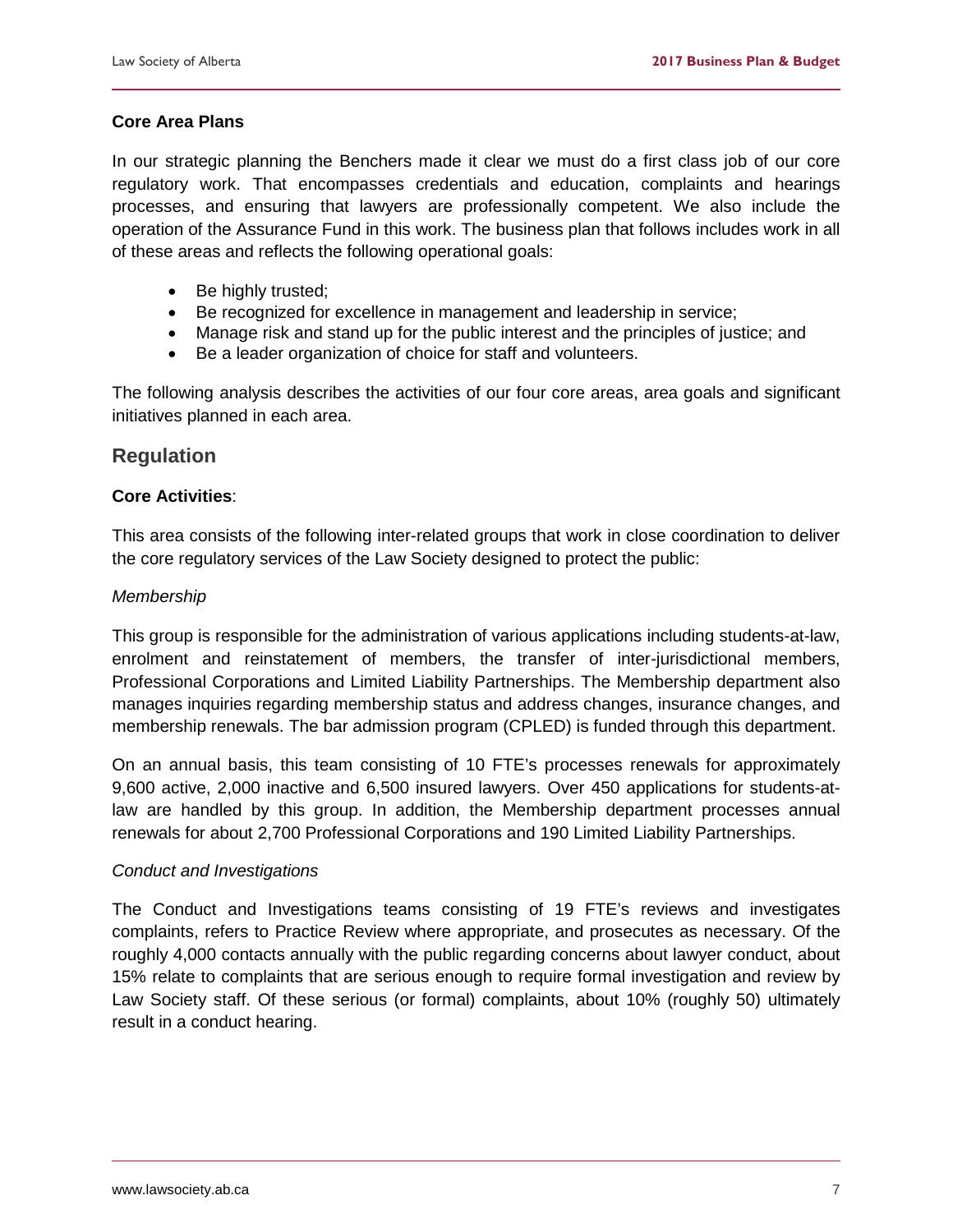#### *Counsel*

This department combines an active litigation role with corporate counsel responsibilities. With 9 FTE's and contract counsel, the Counsel department acts as litigators and counsel on behalf of the Law Society for all types of internal hearings and appeals, including disciplinary hearings. This department monitors challenges and threats to solicitor-client privilege and takes targeted action. The Privacy Officer is contained in this area.

#### *Trust Safety*

The Trust Safety team supports lawyers in the proper management of client trust accounts and works to mitigate the risk of lawyer misappropriation of client trust funds. This group consists of 17 FTE's and is supported by the Investigations team.

#### *Custodianships*

The Custodianship program is designed to protect members of the public in the event their lawyer is unable or not allowed to continue the practice of law. In these circumstances, our custodians (lawyers contracted by the Law Society) protect the interests of the client and their trust property until the client is able to arrange appropriate representation. The number of active custodianships is typically around 50. This area consists of 2 FTE's and contract custodians.

#### **Goals:**

- Serve the public interest by ensuring high standards of competence and good character for applicants seeking admission to and practicing law in our jurisdiction.
- Provide service to lawyers while facilitating annual regulatory requirements, such as annual renewal of membership, insurance, Professional Corporation and LLP registrations.
- Continue to enhance risk assessment management within the department as well as in conjunction with the Law Society as a whole.
- Continue to evolve business practices, policies and documentation to accommodate expectations of our customers and to operate as a model regulator.
- Enhance our corporate departmental image and knowledge about our services to our customers (lawyers, students, etc.). This includes improvements to the website, forms and an increased number of presentations to our customers.
- Enhance our relationship and productivity with the CPLED team in order to provide a more cohesive service to students-at-law.
- Deal with every complaint to ensure it is investigated in an effective and timely manner.
- Prosecute matters in an effective and timely manner.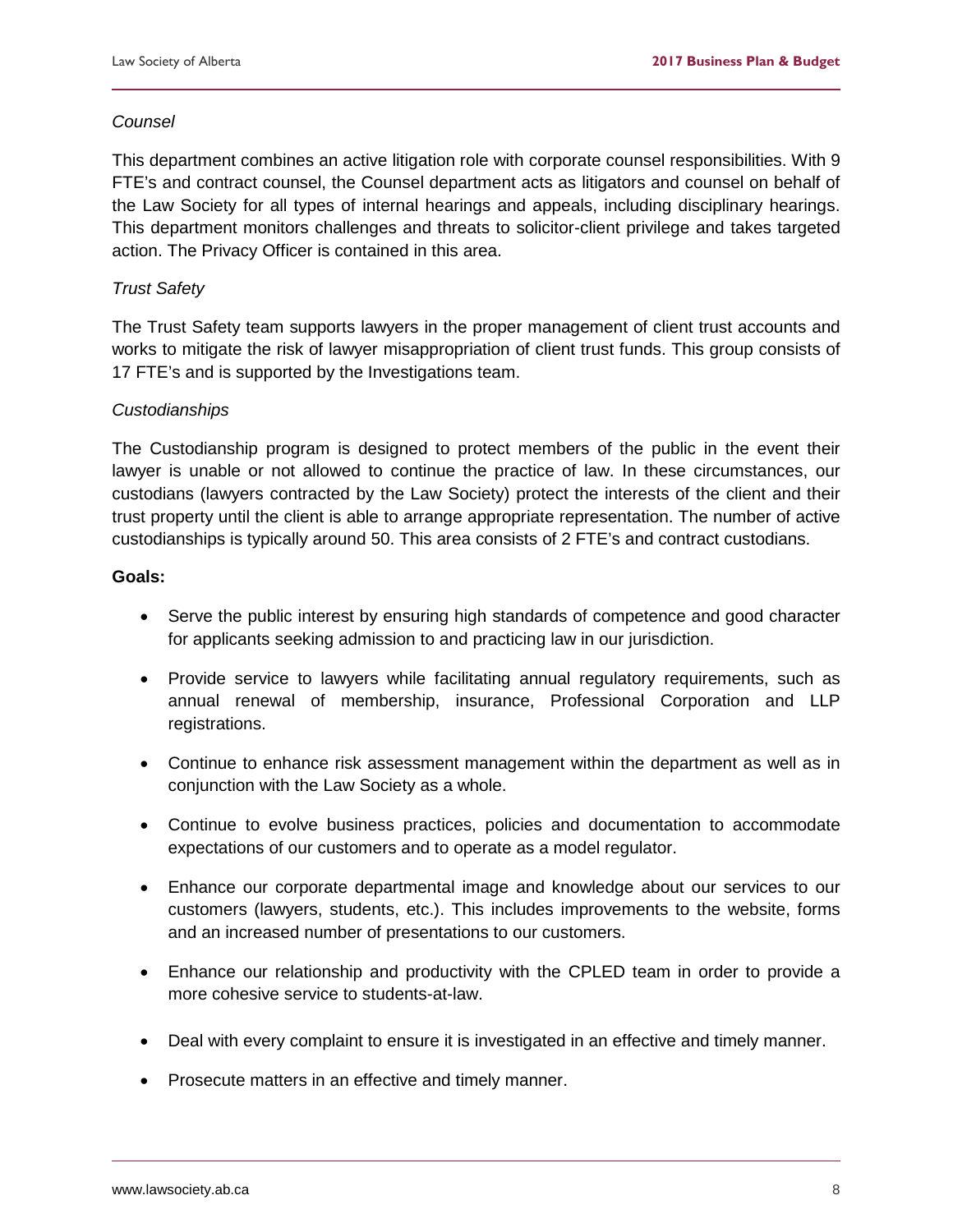- Maintain a risk assessment program that supports and furthers the goals and objectives identified in the strategic plan.
- Through our activities designed to monitor the safe operation of lawyer's trust accounts, effectively protect the public interest with respect to the safety of trust property.

#### **2017 Initiatives:**

- Continually improve and monitor our regulatory processes to ensure we meet or exceed National Disciplinary Standards.
- Continue to identify unnecessary complexities in the Rules and endeavour to simplify related processes.
- Transition to an online process for the bar admission program.
- Migrate to a fully online trust safety reporting system.

#### <span id="page-10-0"></span>**Professionalism and Policy**

#### **Core Activities:**

This group, consisting of 25 FTE's, bundles together all of our proactive programs that support the professional work of lawyers including practice advice, practice review, early intervention, the equity ombudsperson and equity programs and the Continuing Professional Development program.

The Practice Advisor program is delivered by three lawyers who are supported by an administrative assistant. These individuals provide confidential advice to Alberta lawyers with respect to ethical, practice management, and stress-of-practice issues. This group also advises and assists the Benchers and Law Society staff on professionalism issues generally and the Code of Professional Conduct in particular. On an annual basis, the Practice Advisors handle in the neighbourhood of 5,000 inquiries from lawyers seeking advice.

The focus of the Practice Review team continues to evolve to include more proactive early intervention programs. Through initiatives such as the Responsible Lawyer program, the Practice Review team will work through 2017 to develop effective ways to assist lawyers in deploying good practice and client management skills.

Launched in 2016, the Early Intervention team develops and delivers programs that identify practitioners in risky situations and streams them into remedial programs before more serious conduct situations arise. The Early Intervention program also directly supports loss prevention initiatives undertaken in the indemnity program (ALIA and ALIEX).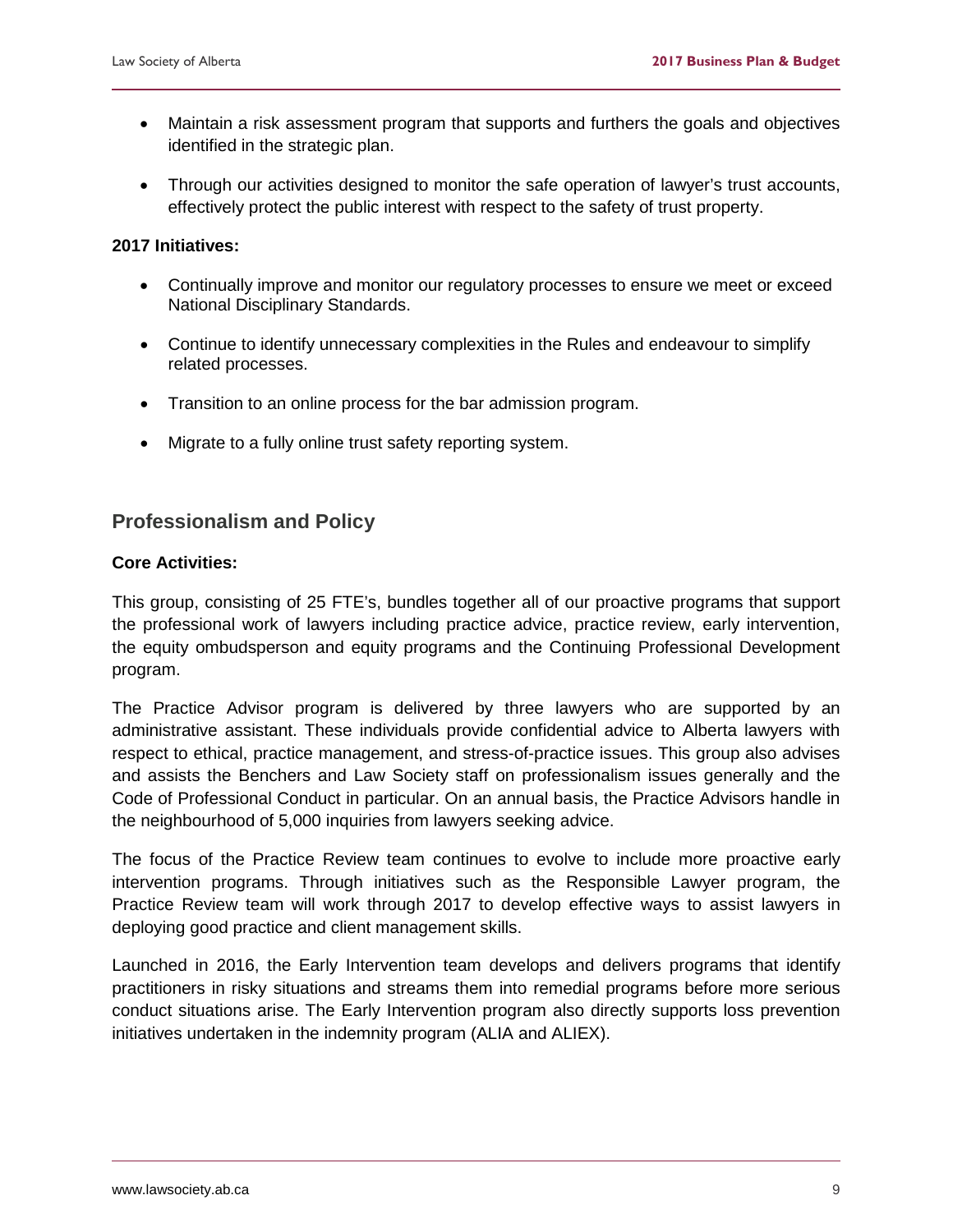Professionalism and Policy also undertakes the policy work of the Law Society including:

- Maintenance of the policy development inventory which sets out the Bencher priorities on strategic, process, and potential policy projects;
- Maintenance of the administrative policy inventory which sets out administrative policy projects; and
- Monitoring of the local, national, and international regulatory environment to identify potential policy issues, questions, and future policy projects to further the strategic goals of the Law Society.

This area also funds programs and initiatives designed to enhance lawyer competence and the public's access to legal services including:

- Alberta Law Libraries;
- Assist;
- The Lawyer Referral Service;
- Pro Bono Law Alberta;
- The Alberta Law Review;
- CanLII; and
- The CBA's Legislative Review.

#### **Goals:**

- Support the professionalism and competence of lawyers from licensing through to retirement through the work of the Practice Advisors, Practice Review and Early Intervention teams as well as the CPD program and the Alberta Lawyer Assistance Program.
- Enhance and support Access to Justice for Albertans.
- Enhance and support equity and diversity initiatives through the office of the Equity Ombudsperson.
- Support and facilitate access to legal resources for lawyers and the public through support of the Alberta Law Review and CanLII.
- Identify, research and report on key policy issues for the organization.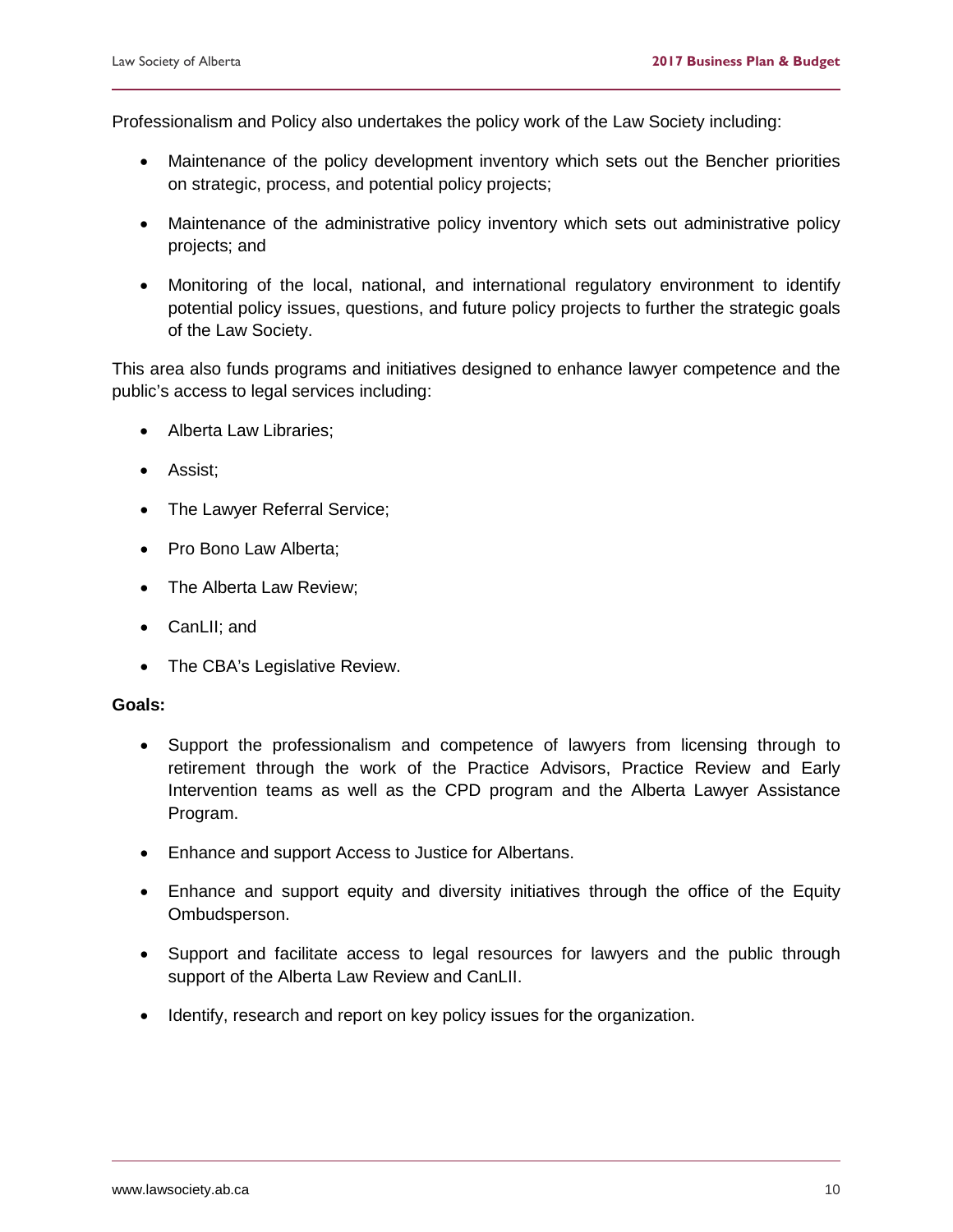#### **2017 Initiatives:**

- Continue to explore ways to increase consumer access to legal services through refinements to our regulatory structure to facilitate innovation in the delivery of legal services.
- Intensify our efforts to become a more pro-active regulator through expanded use of early intervention programs utilizing resources from across the organization. These programs are being developed in conjunction with ALIA and will bring focus to our loss prevention and risk management initiatives.
- Explore our approach to responding to the recommendations of the Truth and Reconciliation Commission.
- Collaborate with CPLED and LESA to make the required changes to the long-standing design of the bar admission program and consider the intersection of CPLED and law school training.
- Begin to explore how we address challenges with the articling process.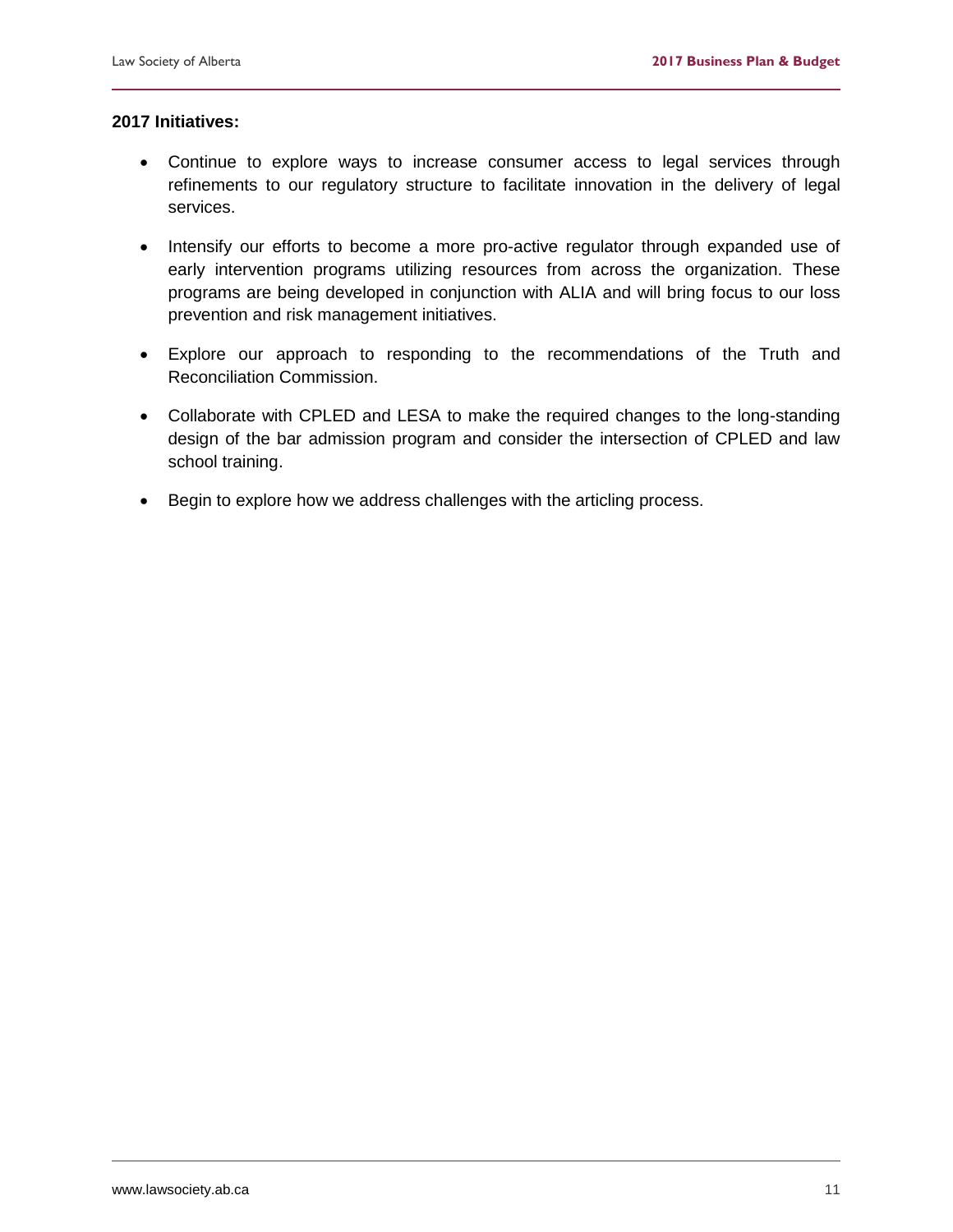#### <span id="page-13-0"></span>**Governance**

#### **Core Activities:**

The governance of the Law Society and ALIEX is the focus of this core area. This business unit consists of 6 FTE's and includes the office of the Executive Director (who is also the CEO of ALIEX), the Director of Regulation and Deputy Executive Director and the Governance department.

The cost of the Law Society's membership in the Federation of Law Societies of Canada and funding for the Legal Archives Society of Alberta are contained in this core area.

#### **Goals:**

- Sustain effective governance of the Law Society and ALIEX through the Benchers, the ALIEX Advisory Board and related committees.
- Provide governance training and information to assist the Benchers and the ALIEX Advisory Board in their work.
- Be an active participant in national governance of the profession (primarily through the Federation of Law Societies of Canada).

#### **2017 Initiatives:**

- Plan and execute the November 2017 Bencher election.
- Begin to prepare for modernization of the *Legal Profession Act* recognizing this process is subject to the current government's appetite for such change.
- Continue to explore refinement to our governance model as identified at the 2016 Jasper retreat.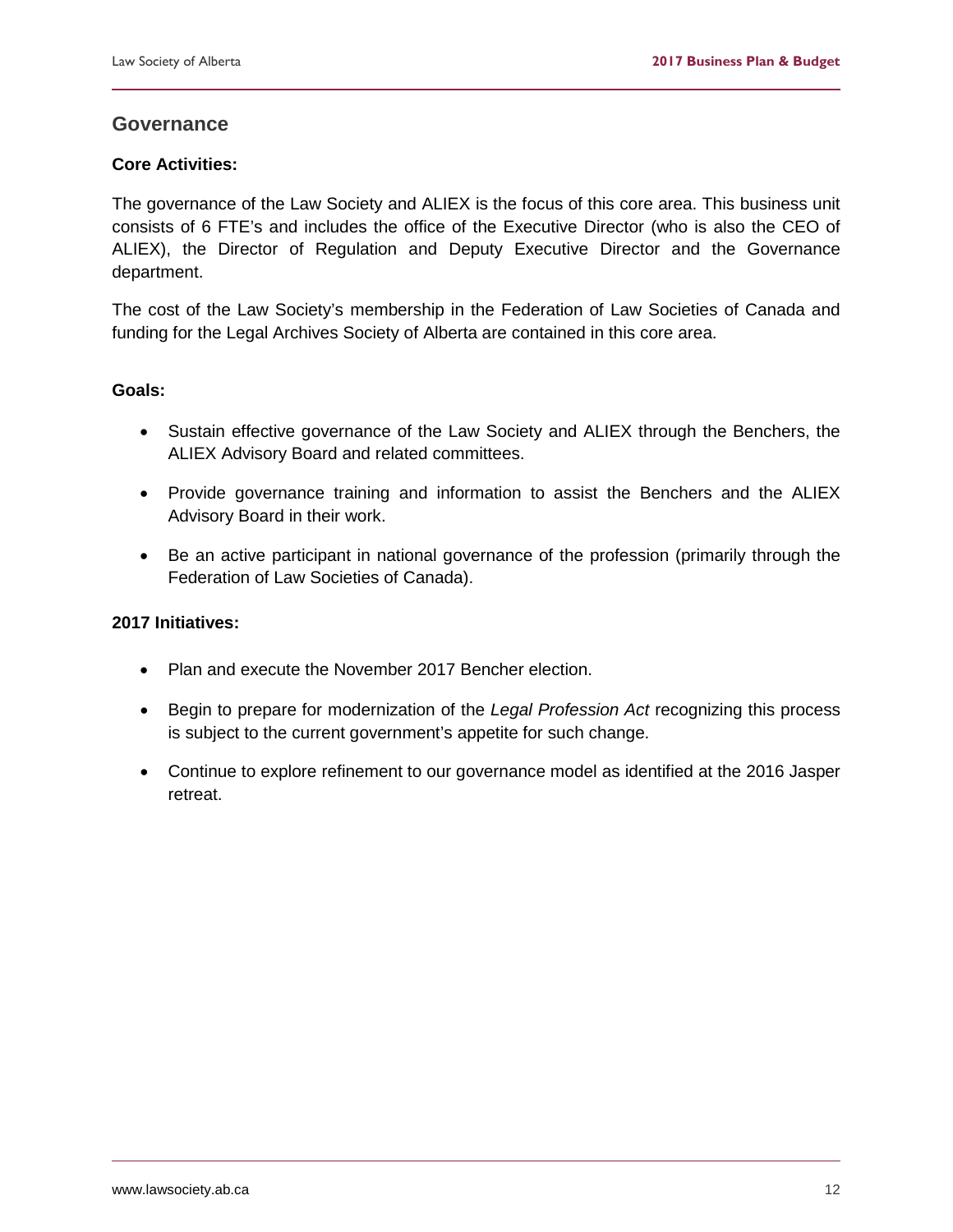### <span id="page-14-0"></span>**Organizational Support**

#### **Corporate Services**

#### **Core Activities:**

This group provides accounting, communications and general office services to the Law Society and ALIA staff, Benchers, the ALIEX Advisory Board and volunteers. This organizational support group consists of 18 FTE's. The teams that comprise Corporate Services are:

- The Accounting team handles the financial reporting, budgeting, payroll and cash management of the Law Society, ALIA and ALIEX.
- Our Communications group develops communications tools and techniques to inform key external and internal stakeholders. In addition, this group provides strategic communications advice to the Benchers and Law Society and ALIA management.
- The Office Services group manages our leased office premises, including our very busy meeting facilities. This team also operates our document production facility that produces information materials, particularly for our regulatory and adjudication activities.

#### **Goals:**

- Provide accounting services to the Law Society, ALIA, ALIEX and CPLED.
- Provide effective support for communications to the public, the profession, stakeholders and staff.
- Provide office services support including leased premises management and document production services.

#### **Business Technology**

#### **Core Activities:**

This group of 12 FTE's and an outsourced technology support team design and maintain the information technology infrastructure required to carry out the regulatory work of the Law Society and ALIA. This includes our membership and financial business applications, data/video/voice links between our two offices, remote access, electronic collaboration tools, computer hardware and overall systems security. This team also provides project management and business process expertise to the many change projects currently underway at the Law Society. The Information Management team contained within this group securely manages all of the information that is collected and generated by the organization. This includes internallygenerated records and records the Law Society collects from lawyers through our regulatory processes.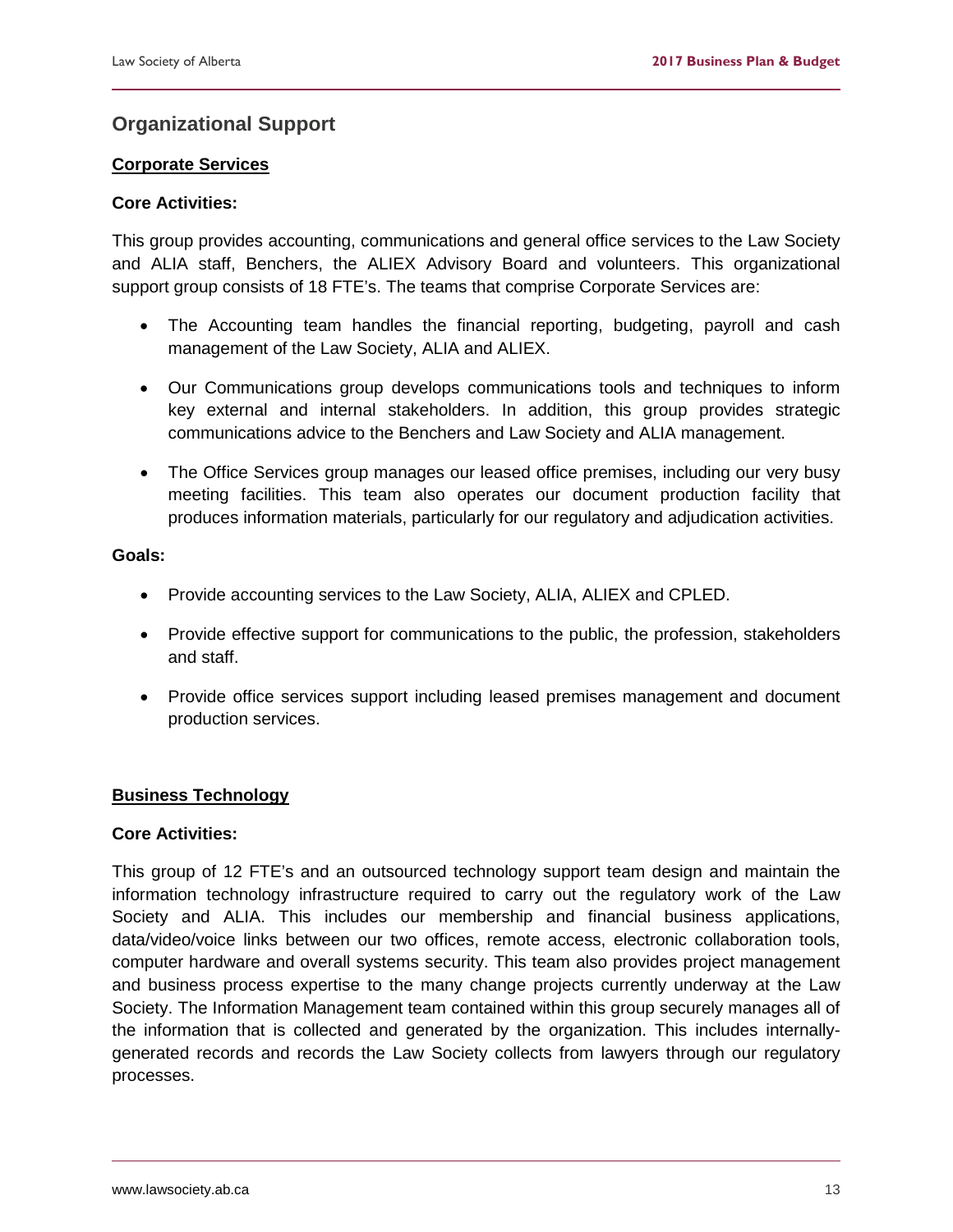#### **Goals:**

- Provide business technology services to allow the organization to track relevant information and permit effective management of key business processes.
- Support the Law Society's record keeping and knowledge management processes.

#### **Human Resources**

#### **Core Activities:**

This team, consisting of 3 FTE's, provides advice and guidance in the effective recruitment and retention of employees who ultimately possess the necessary skills, characteristics and qualifications needed to achieve the Law Society's strategic and operational objectives. This team supports the human resource needs of approximately 143 Law Society and ALIA employees.

#### **Goals:**

- Operate a model HR business unit to ensure HR policies and practices are integrated and aligned with our organizational mission, vision, goals, objectives, and strategic initiatives.
- Support all departments in meeting their goals, objectives, and strategic initiatives as they relate to human resources.
- Provide timely and efficient service to our customers.
- Support our organization in realizing our goal of becoming a model regulator and to be a leader organization of choice for staff by continuing to build and focus on strategic recruiting, hiring, developing, and retaining a competent and dedicated workforce.

#### **Tribunals Office**

#### **Core Activities:**

This team of 3 FTE's coordinates and supports adjudication proceedings and provides adjudicator training.

#### **Goals:**

- Effective support and coordination of adjudicative proceedings.
- Design and provision of adjudicator training.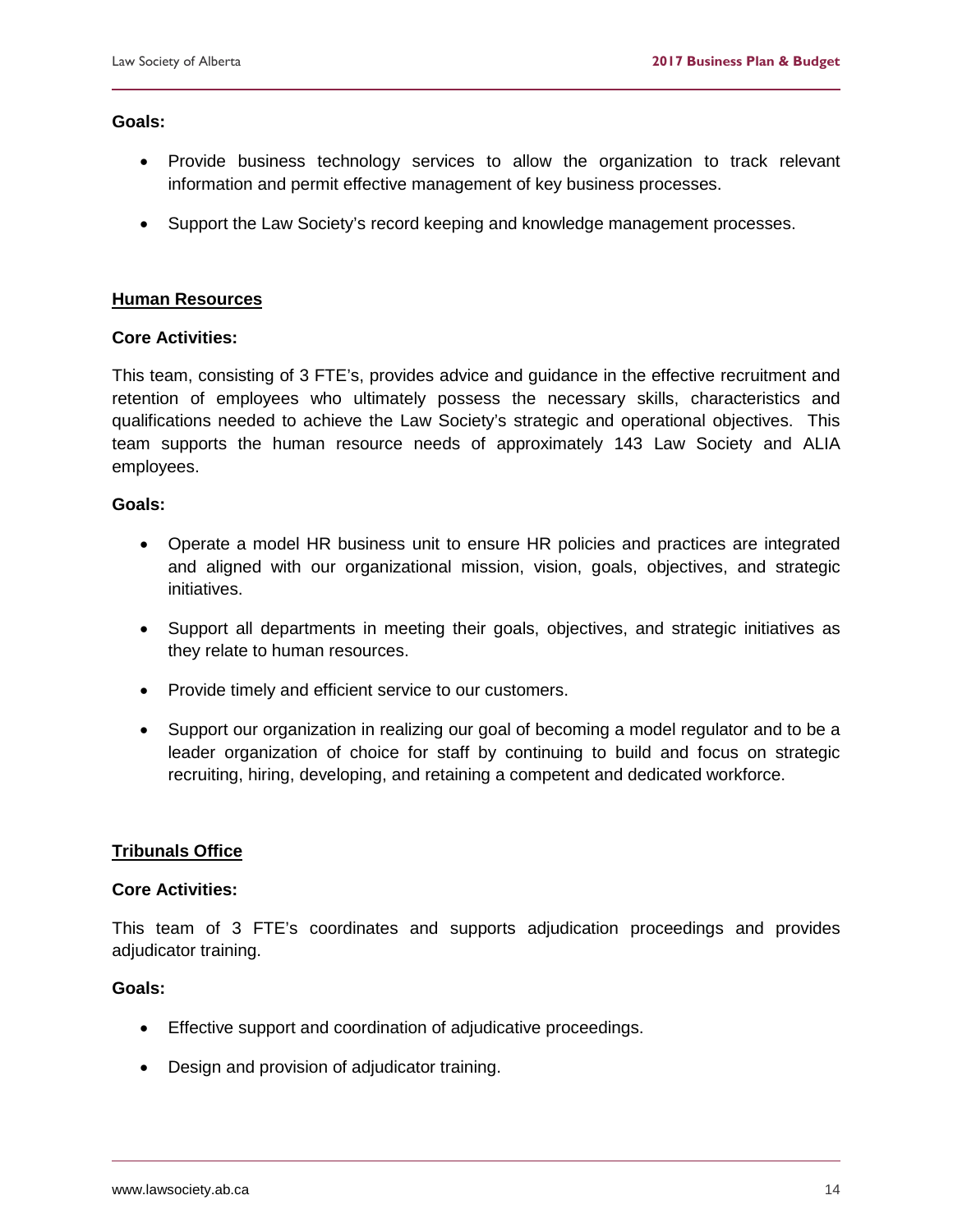#### **2017 Organizational Support Initiatives:**

- Implement an enhanced Human Resource Information System designed to streamline processes and improve staff performance management and development.
- Develop a formal Enterprise Risk Management program.
- Commence the planning for new premises for the Calgary office in advance of the December 31, 2019 expiration of the current lease.
- Further refine training and performance management related to core competencies for Law Society management and front line staff.
- Implement a series of business system upgrades to introduce additional online selfservice transactions for lawyers and the public designed to enhance customer service and improve internal efficiencies.
- Introduce more collaborative technologies and implement changes to business process, data management and storage systems to increase staff effectiveness and productivity.
- Refine processes to support the recently expanded pool of adjudicators and deliver the required training.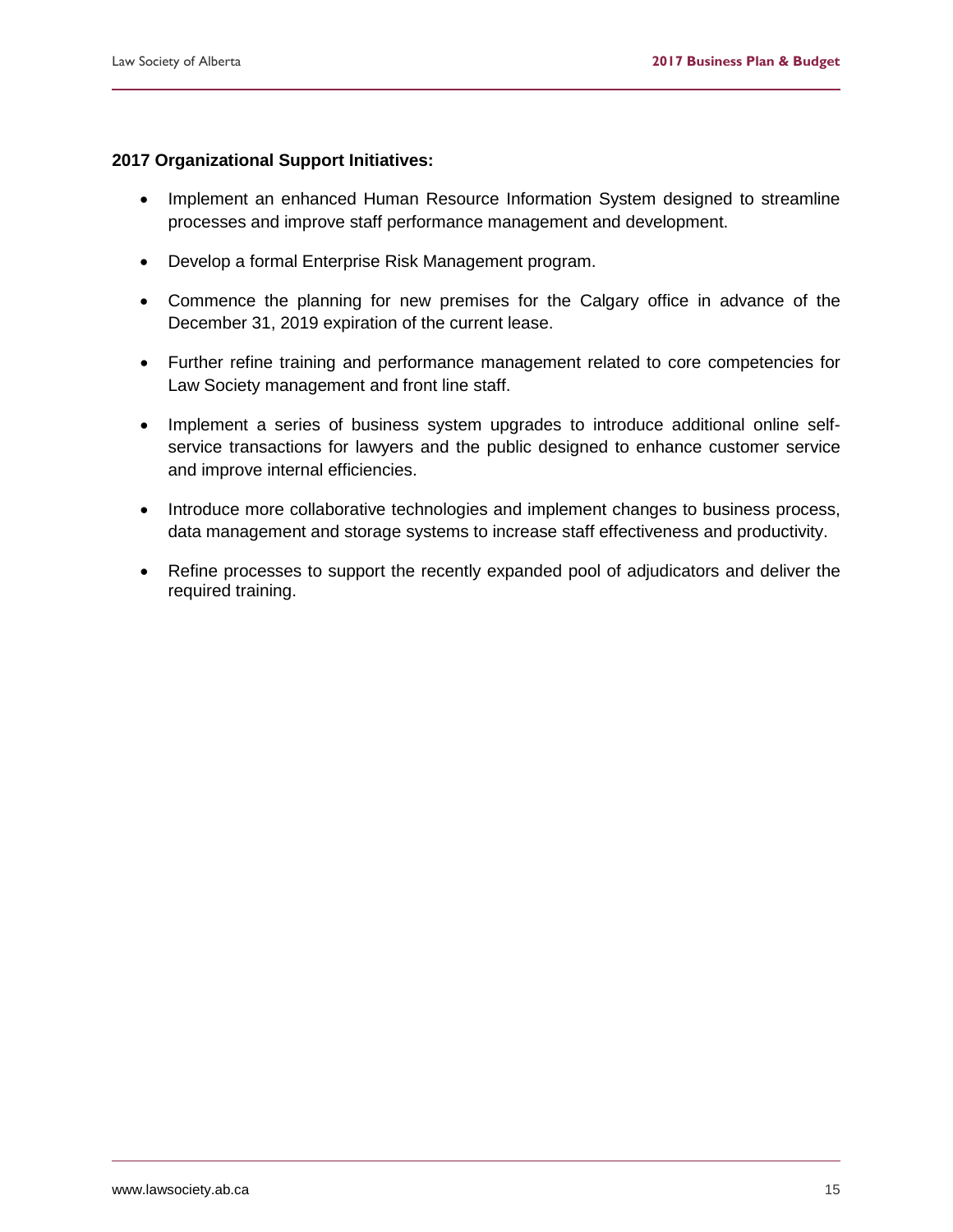# <span id="page-17-0"></span>**Budget**

#### <span id="page-17-1"></span>**Budget Structure**

The Law Society budget includes three operating funds and a capital budget:

- The **General Fund**, which covers the general operating costs of the regulatory function and other work of the Law Society;
- The **Assurance Fund**, which covers the costs of compensating clients and others who are the victims of trust defalcations occurring prior to July 1, 2014 (claims for trust defalcations occurring after July 1, 2014 are covered under the Trust Safety Insurance program in ALIA/ALIEX);
- The **Viscount Bennett Fund**, a donated sum, the income from which funds scholarships for law graduates, articling students and Alberta lawyers pursuing post-graduate legal studies; and
- The **Capital Budget,** which funds investments in assets with an economic life over one year including business technology items, leasehold improvements and furniture.

In discussing the budget structure, we refer to:

- **Budget 2017,** which means the fiscal year beginning January 1, 2017 and ending December 31, 2017;
- **Budget 2016,** which means the fiscal year beginning January 1, 2016 and ending at December 31, 2016; and
- **Forecast 2016,** which is our forecast of revenue and expenses for the fiscal year beginning January 1, 2016 and ending December 31, 2016 based management's current estimate of anticipated results to December 31, 2016.

Summary budgets for the General, Assurance and Viscount Bennett funds and capital spending are provided in the following pages.

The Law Society's General Fund budget includes management fee revenue of \$3,492,000. There are two components to the management fee:

1. The Alberta Lawyers Insurance Association (ALIA)

The Law Society provides a number of services and facilities to its wholly-owned subsidiary, ALIA, including office space, accounting, information technology, human resources and governance services. The cost of these facilities and services are recovered through the management fee based on estimates of actual use of these services by ALIA. Management estimates that if ALIA sourced these services independently, the cost would be significantly higher. The budgeted 2017 management fee for ALIA is \$3,348,000. The management fee is accounted for in the budgeted operating costs of ALIA and is factored into the determination of the annual insurance levy paid by Alberta lawyers in private practice.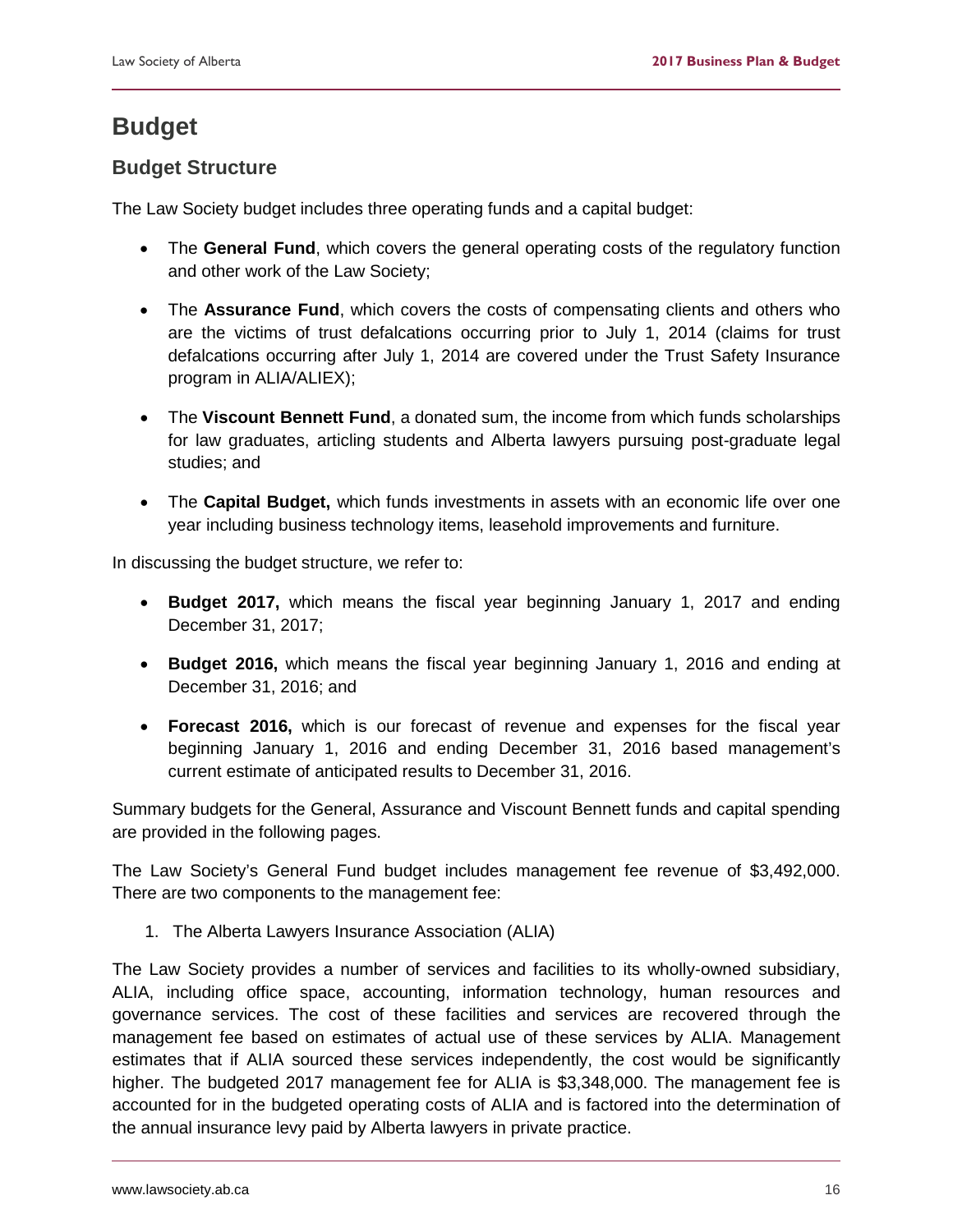#### 2. The Law Society Assurance Fund

The cost of misappropriation claims and related activities is budgeted in the Assurance Fund. The cost of the Law Society's Investigations team is budgeted in the General Fund. A portion of that team's time is spent investigating trust misappropriation claims. Consequently, the General Fund budget includes management fee revenue of \$144,000 charged to the Assurance Fund to recover the estimated portion of investigation costs dedicated to trust fund misappropriation claims. A corresponding amount is reflected in the Assurance Fund operating expense budget entitled Administration.

The business plans and budgets for the indemnity program (ALIA and ALIEX) are not included in this document. Those plans are presented to and approved by the Advisory Board of ALIEX. The Professional Liability and Trust Safety Insurance levies will be approved by the Advisory Board in the spring of 2017 in advance of the insurance policy year commencing July 1, 2017.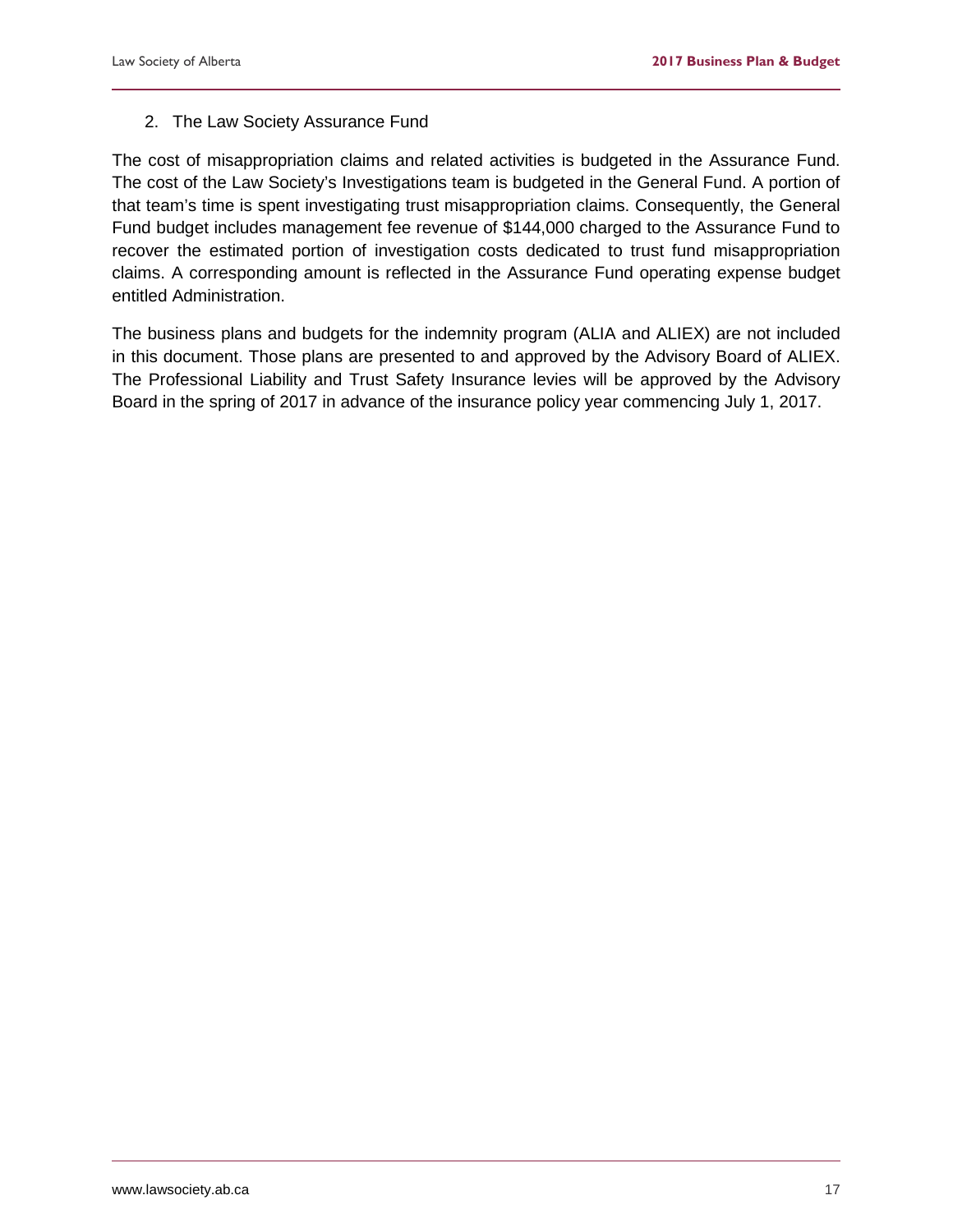#### <span id="page-19-0"></span>**Budget Assumptions**

This budget is built on the following assumptions:

- a) This budget reflects a Practice Fee of \$2,600 compared to \$2,520 in 2016. While we are committed to introducing an alternate way of funding our regulatory in order to reduce the Practice Fee, this budget assumes that we will not have a revised funding model in place in 2017.
- b) Practice Fee revenue is based on active and inactive membership growth rates of 1.9% and 2.1% respectively as described in Appendices 2 and 3.
- c) Excluding staffing level changes and merit increases, we have assumed a 1% increase in wage costs. This increase is designed to keep our compensation levels on pace with labour market trends in Alberta. These labour market trends are depicted in Appendix 4.
- d) While we are actively pursuing a sub-tenant for our Edmonton office premises, this budget assumes no cost recovery on this space through a sub-lease.
- e) The cost of changes to the CPLED program and structure are not included in the 2017 General Fund operating or capital budget. The Law Society's share of the design and start-up costs of the renewed program is yet to be determined. Those costs may be funded through alternate sources and may ultimately be recovered through student tuition fees over a number of years of delivering the new program.
- f) Unrealized gains or losses on changes in the market value of investments related to the Assurance and Viscount Bennett funds have not been budgeted for as these amounts are virtually impossible to predict and are non-cash items by nature.
- g) The Assurance Fund budget reflects no provision for claims. At this point in time and as we wind up the legacy Assurance Fund, it is unlikely that we will receive new claims for trust misappropriations that occurred prior to July 1, 2014 (the date the fund was closed with subsequent claims addressed under the Trust Safety Insurance program in ALIA/ALIEX). All existing claims have been provided for in previous years' provisions.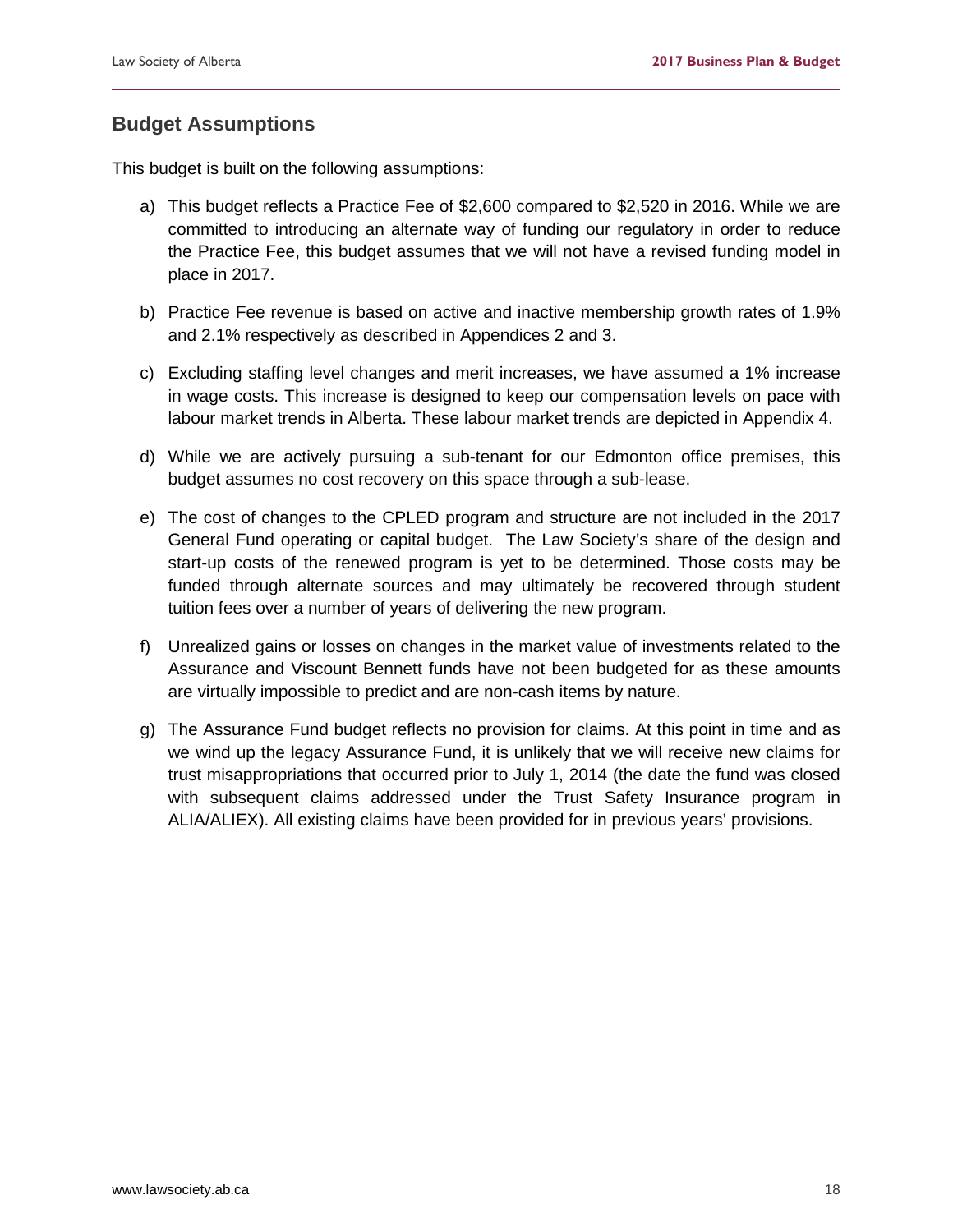# **General Fund Budget**

<span id="page-20-0"></span>

|                               | Rounded to the nearest thousand \$ |        |                  |         |                       |        |                                           |         |  |                                             |
|-------------------------------|------------------------------------|--------|------------------|---------|-----------------------|--------|-------------------------------------------|---------|--|---------------------------------------------|
|                               | 2017<br><b>Budget</b>              |        | 2016<br>Forecast |         | 2016<br><b>Budget</b> |        | Variance<br>2017 Budget<br>to 2016 Budget |         |  | Variance<br>2016 Forecast<br>to 2016 Budget |
| <b>Revenue</b>                |                                    |        |                  |         |                       |        |                                           |         |  |                                             |
| Practice fees                 | \$                                 | 26,777 | \$               | 25,809  | \$                    | 25,754 | \$                                        | 1,023   |  | 56                                          |
| <b>Trust Transaction fees</b> |                                    |        |                  |         |                       | 1,200  |                                           | (1,200) |  | (1,200)                                     |
| Management fees               |                                    | 3,492  |                  | 3,040   |                       | 3,288  |                                           | 204     |  | (248)                                       |
| Investment income             |                                    | 92     |                  | 88      |                       | 88     |                                           | 4       |  |                                             |
| Recovered costs               |                                    | 100    |                  | 100     |                       | 200    |                                           | (100)   |  | (100)                                       |
| Other                         |                                    | 142    |                  | 111     |                       | 90     |                                           | 52      |  | 21                                          |
| <b>Total revenue</b>          |                                    | 30,603 |                  | 29,148  |                       | 30,620 |                                           | (17)    |  | (1, 471)                                    |
| <b>Expenses</b>               |                                    |        |                  |         |                       |        |                                           |         |  |                                             |
| Regulation                    |                                    | 9,949  |                  | 11,444  |                       | 10,875 |                                           | (926)   |  | 569                                         |
| Professionalism and Policy    |                                    | 6,006  |                  | 4,438   |                       | 5,013  |                                           | 992     |  | (575)                                       |
| Governance                    |                                    | 2,333  |                  | 2,282   |                       | 2,245  |                                           | 88      |  | 36                                          |
| Organizational support        |                                    | 12,166 |                  | 12,237  |                       | 12,416 |                                           | (250)   |  | (179)                                       |
| <b>Total expenses</b>         |                                    | 30,454 |                  | 30,401  |                       | 30,549 |                                           | (95)    |  | (148)                                       |
| Net Income (loss)             | S                                  | 148    |                  | (1,253) | \$                    | 70     | \$                                        | 78      |  | (1, 323)                                    |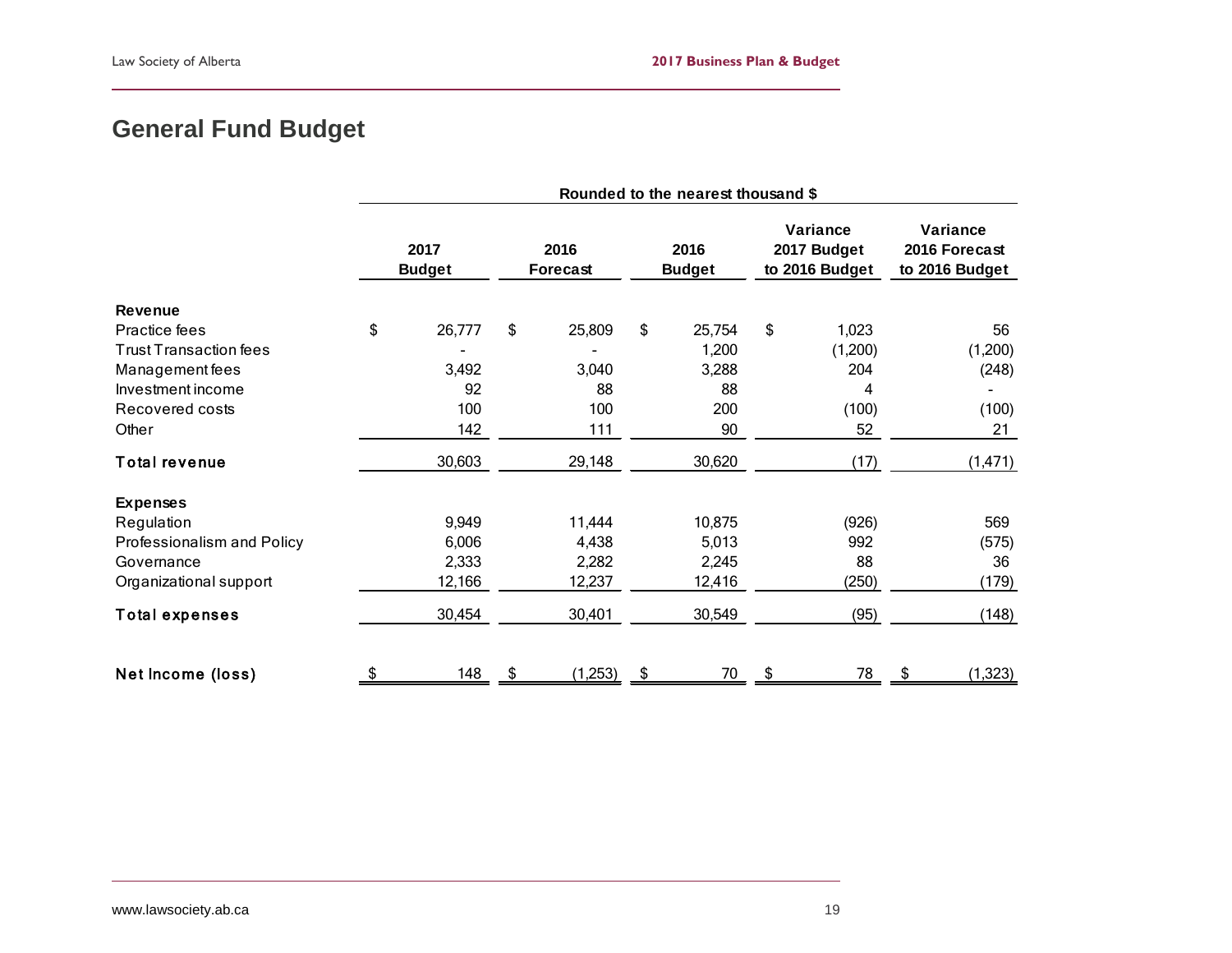# **Assurance Fund Budget**

<span id="page-21-0"></span>

|                                |                       |      |                         | Rounded to the nearest thousand \$ |                       |       |                                                  |       |                                             |
|--------------------------------|-----------------------|------|-------------------------|------------------------------------|-----------------------|-------|--------------------------------------------------|-------|---------------------------------------------|
|                                | 2017<br><b>Budget</b> |      | 2016<br><b>Forecast</b> |                                    | 2016<br><b>Budget</b> |       | <b>Variance</b><br>2017 Budget<br>to 2016 Budget |       | Variance<br>2016 Forecast<br>to 2016 Budget |
| <b>Revenue</b>                 |                       |      |                         |                                    |                       |       |                                                  |       |                                             |
| Investment income              | \$                    | 201  | \$                      | 241                                | \$                    | 740   | \$                                               | (539) | \$<br>(499)                                 |
| <b>Total revenue</b>           |                       | 201  |                         | 241                                |                       | 740   |                                                  | (539) | (499)                                       |
| <b>Expenses</b>                |                       |      |                         |                                    |                       |       |                                                  |       |                                             |
| Organizational support         |                       | 46   |                         | 42                                 |                       | 45    |                                                  |       | (3)                                         |
| Administration                 |                       | 144  |                         | 180                                |                       | 360   |                                                  | (216) | (180)                                       |
| Counsel                        |                       | 47   |                         | 30                                 |                       |       |                                                  | 47    | 30                                          |
| Provision for claims and costs |                       |      |                         |                                    |                       | 500   |                                                  | (500) | (500)                                       |
| Total expenses                 |                       | 237  |                         | 252                                |                       | 905   |                                                  | (668) | (653)                                       |
| Net Income (loss)              | \$                    | (36) | \$                      | (11)                               | \$                    | (165) | \$                                               | 129   | \$<br>154                                   |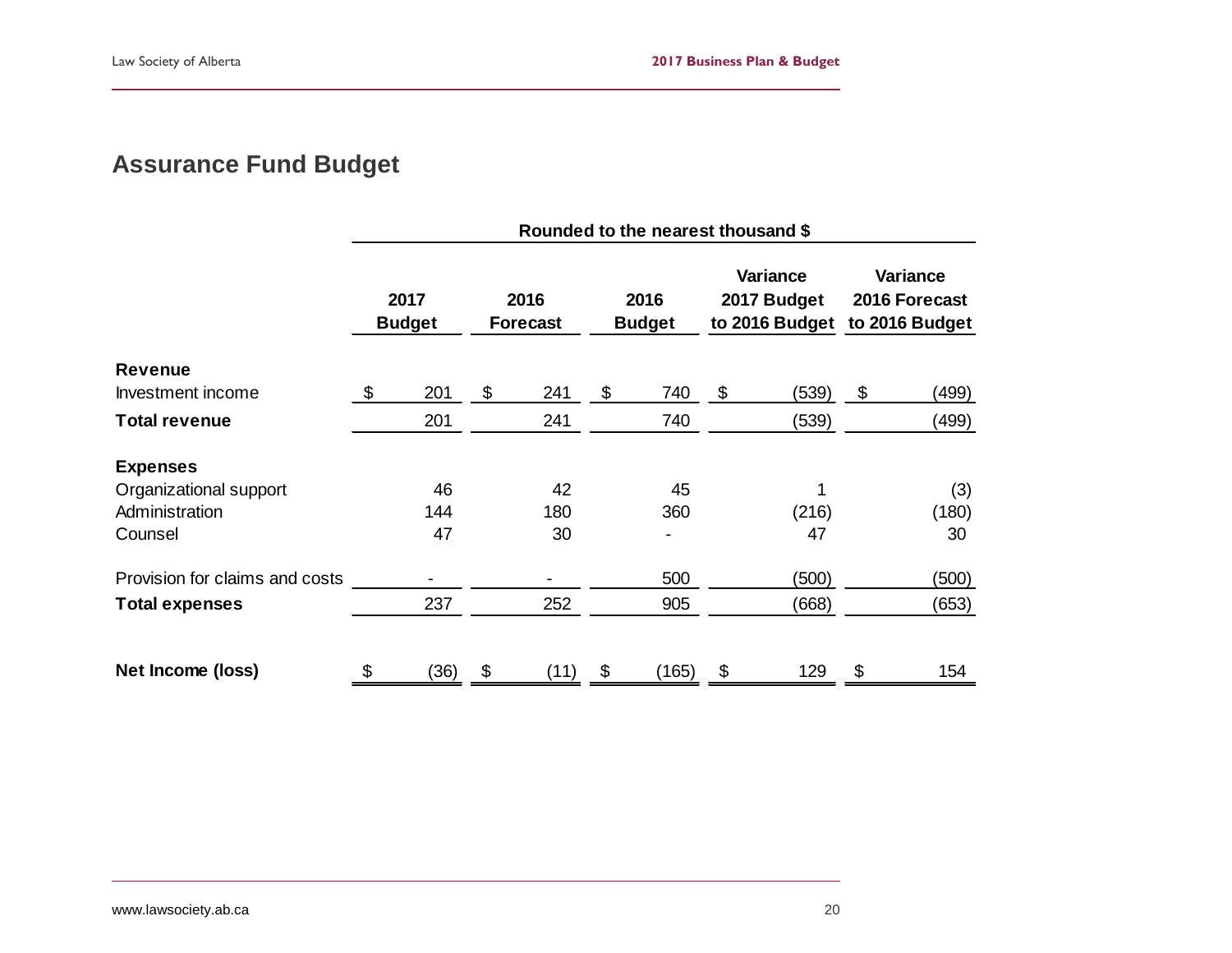# **Viscount Bennett Fund Budget**

<span id="page-22-0"></span>

|                        | Rounded to the nearest thousand \$ |                       |                           |                         |    |                       |    |                                                          |    |                           |  |
|------------------------|------------------------------------|-----------------------|---------------------------|-------------------------|----|-----------------------|----|----------------------------------------------------------|----|---------------------------|--|
|                        |                                    | 2017<br><b>Budget</b> |                           | 2016<br><b>Forecast</b> |    | 2016<br><b>Budget</b> |    | Variance<br>2017 Budget<br>to 2016 Budget to 2016 Budget |    | Variance<br>2016 Forecast |  |
| <b>Revenue</b>         |                                    |                       |                           |                         |    |                       |    |                                                          |    |                           |  |
| Investment income      | \$.                                | 51                    | \$                        | 54                      | \$ | 84                    | \$ | (32)                                                     | \$ | (30)                      |  |
| <b>Total revenue</b>   |                                    | 51                    |                           | 54                      |    | 84                    |    | (32)                                                     |    | (30)                      |  |
| <b>Expenses</b>        |                                    |                       |                           |                         |    |                       |    |                                                          |    |                           |  |
| Organizational support |                                    | 5                     |                           | 5                       |    | 5                     |    |                                                          |    |                           |  |
| Scholarships           |                                    | 40                    |                           | 20                      |    | 60                    |    | (20)                                                     |    | (40)                      |  |
| <b>Total expenses</b>  |                                    | 45                    |                           | 25                      |    | 65                    |    | (20)                                                     |    | (40)                      |  |
| Net Income (loss)      |                                    | 6                     | $\boldsymbol{\mathsf{S}}$ | 29                      | \$ | 19                    | \$ | (12)                                                     | \$ | 10                        |  |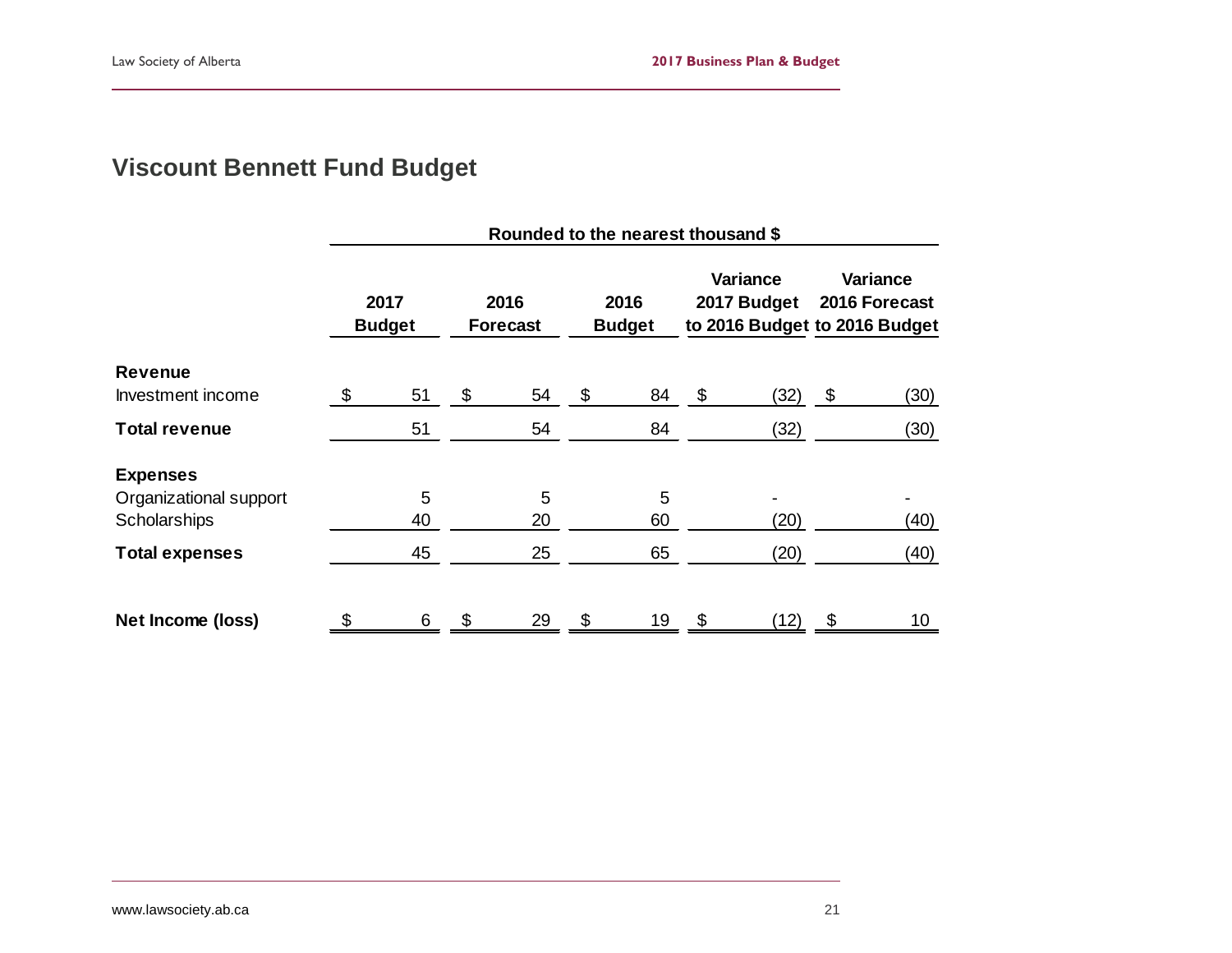# <span id="page-23-0"></span>**Capital Budget**

|                                                                   | Budget 2017 |         |    | Forecast 2016    |    | Budget 2016      |
|-------------------------------------------------------------------|-------------|---------|----|------------------|----|------------------|
| <b>Leased Premises</b>                                            |             |         |    |                  |    |                  |
| Edmonton:                                                         |             |         |    |                  |    |                  |
| <b>Furniture and Equipment</b>                                    | \$          |         | \$ |                  | \$ | 5,000            |
| Calgary:                                                          |             |         |    |                  |    |                  |
| <b>Furniture and Equipment</b>                                    |             | 65,000  |    | 66,300           |    | 135,000          |
| Leasehold Improvements                                            |             |         |    | 60,000           |    | 70,000           |
|                                                                   |             | 65,000  |    | 126,300          |    | 210,000          |
| <b>Business Systems and Technology</b>                            |             |         |    |                  |    |                  |
| E-Business                                                        |             | 150,000 |    | 150,000          |    | 150,000          |
| <b>Enterprise Content Management</b>                              |             | 200,000 |    | 200,000          |    | 200,000          |
| <b>HR Information System</b><br><b>Collaborative Technologies</b> |             | 50,000  |    | 50,000<br>50,000 |    | 50,000<br>50,000 |
| Equipment refresh and Upgrades                                    |             | 50,000  |    | 50,000           |    | 50,000           |
|                                                                   |             | 450,000 |    | 500,000          |    | 500,000          |
| <b>Adjudicator Training Program Materials</b>                     |             | 67,000  |    | 200,000          |    |                  |
|                                                                   |             | 582,000 | S  | 826,300          | S  | 710,000          |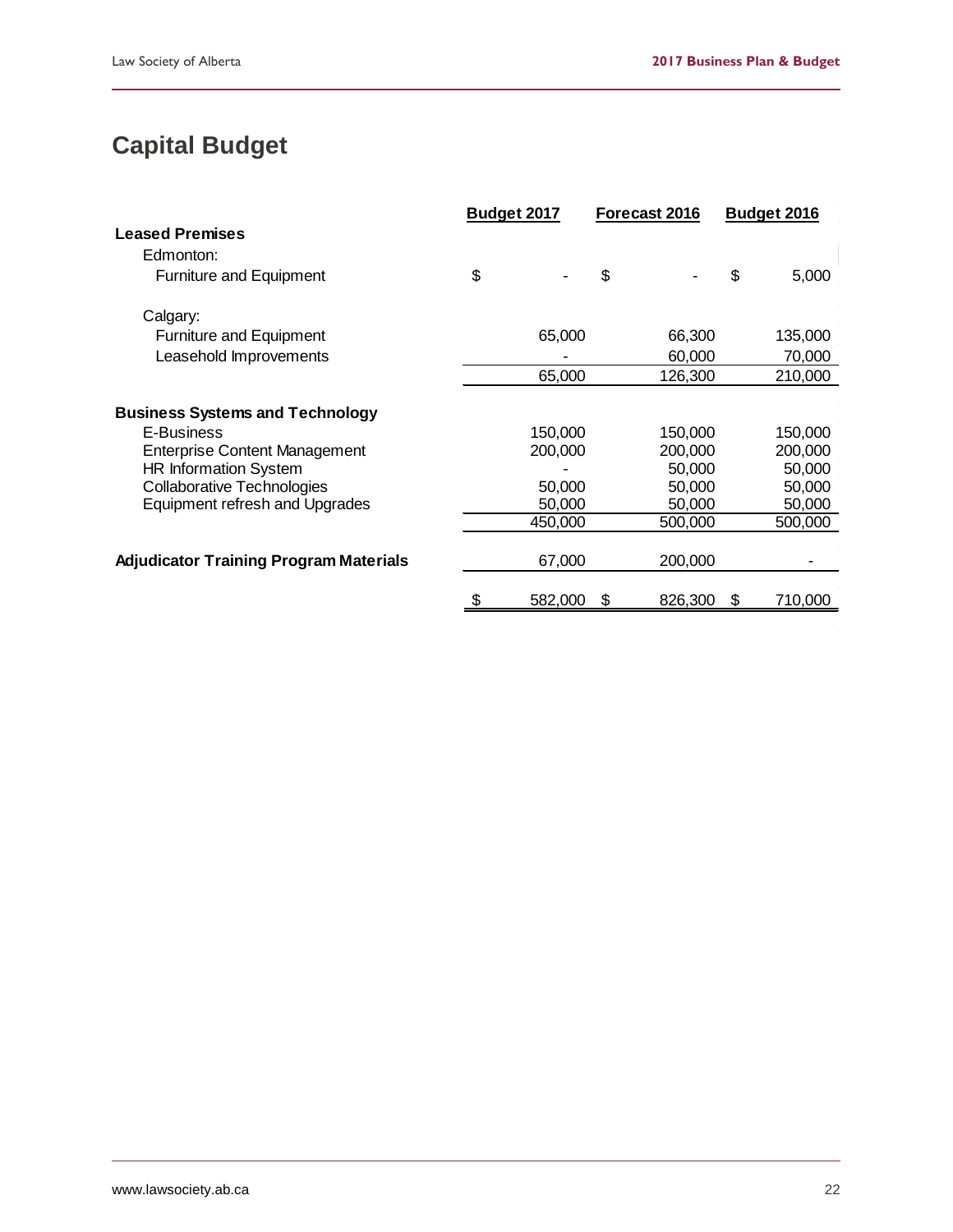# <span id="page-24-0"></span>**Appendix 1 - Contingency Reserve Balances**

#### **General Fund**

Our research indicates that most not-for-profit organizations target between one and two months of operating expenses as a financial reserve for contingencies. For the Law Society's General Fund, this represents between \$2.5 million to \$5 million of contingency reserve.

As shown below, the reserve is forecast to decline to \$3.4 million by the end of 2016 due to the loss anticipated as a result of the delay in implementation of alternate funding sources. The 2017 draft budget restores the reserve to pre-2016 levels and closer to the higher end of the target range.

|                     | Rounded to the nearest \$1,000 |                         |                       |  |  |  |  |  |  |
|---------------------|--------------------------------|-------------------------|-----------------------|--|--|--|--|--|--|
|                     | <b>Budget</b><br>2017          | <b>Forecast</b><br>2016 | <b>Actual</b><br>2015 |  |  |  |  |  |  |
| Unrestricted funds  | (1,514)                        | (2,402)                 | (1,719)               |  |  |  |  |  |  |
| Deferred revenue    | 6,175                          | 5,950                   | 6,141                 |  |  |  |  |  |  |
| Contingency reserve | 4,661                          | \$<br>3,548             | \$4,422               |  |  |  |  |  |  |

#### **Assurance Fund**

The Assurance Fund is in place to fund remaining claims for trust misappropriations that occurred prior to the implementation of the Trust Safety Insurance program administered by ALIA and ALIEX. The fund will be wound up over a period of time required to satisfy legacy claims. Management will assess the fund's adequacy during 2017 as legacy claims experience unfolds.

|                     | Rounded to the nearest \$1,000 |       |  |                 |               |  |  |  |
|---------------------|--------------------------------|-------|--|-----------------|---------------|--|--|--|
|                     | <b>Budget</b>                  |       |  | <b>Forecast</b> | <b>Actual</b> |  |  |  |
|                     | 2017                           |       |  | 2016            | 2015          |  |  |  |
|                     |                                |       |  |                 |               |  |  |  |
| Contingency reserve |                                | 4,307 |  | 4,343           | \$4,354       |  |  |  |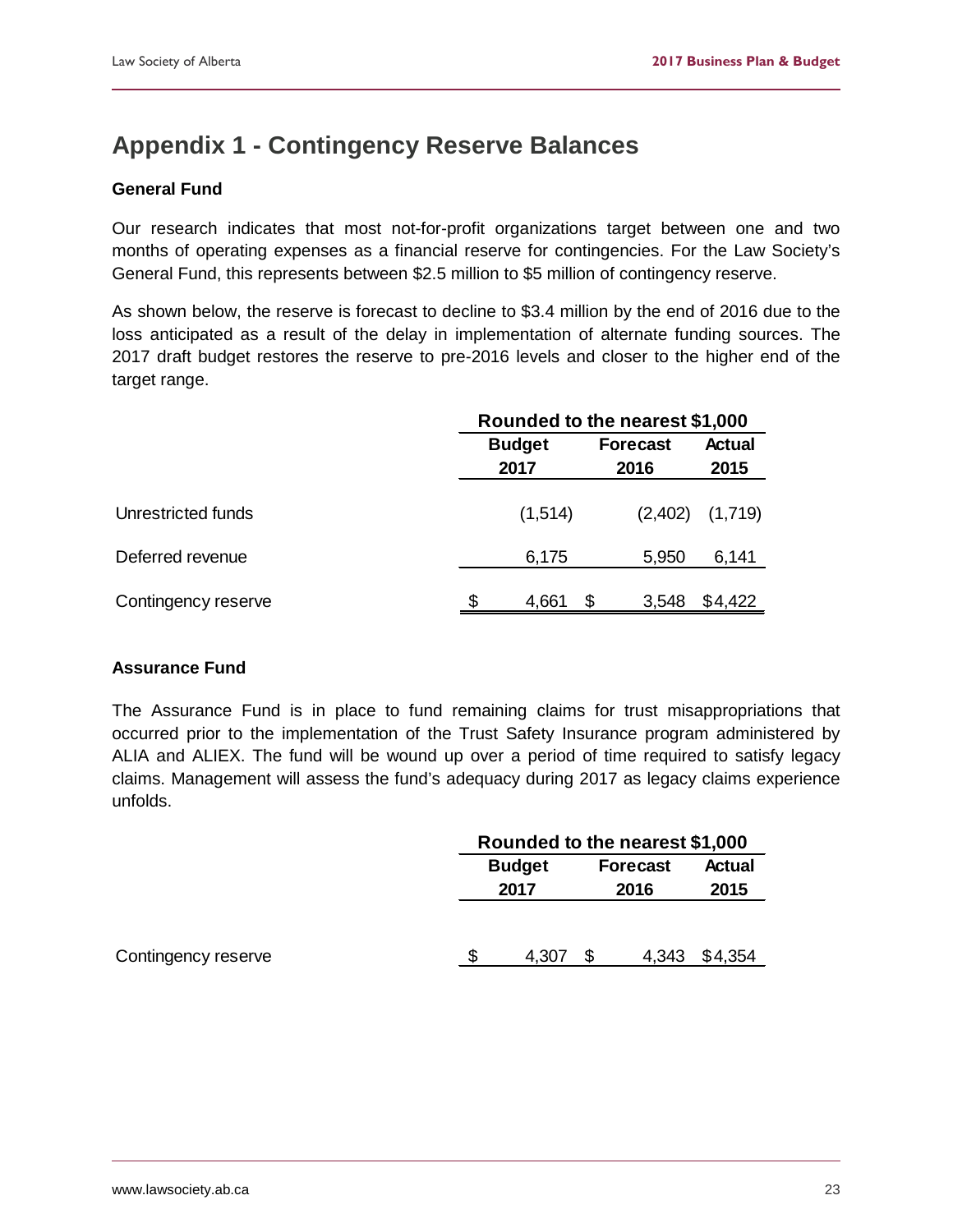

### <span id="page-25-0"></span>**Appendix 2 - Active Membership Growth Analysis**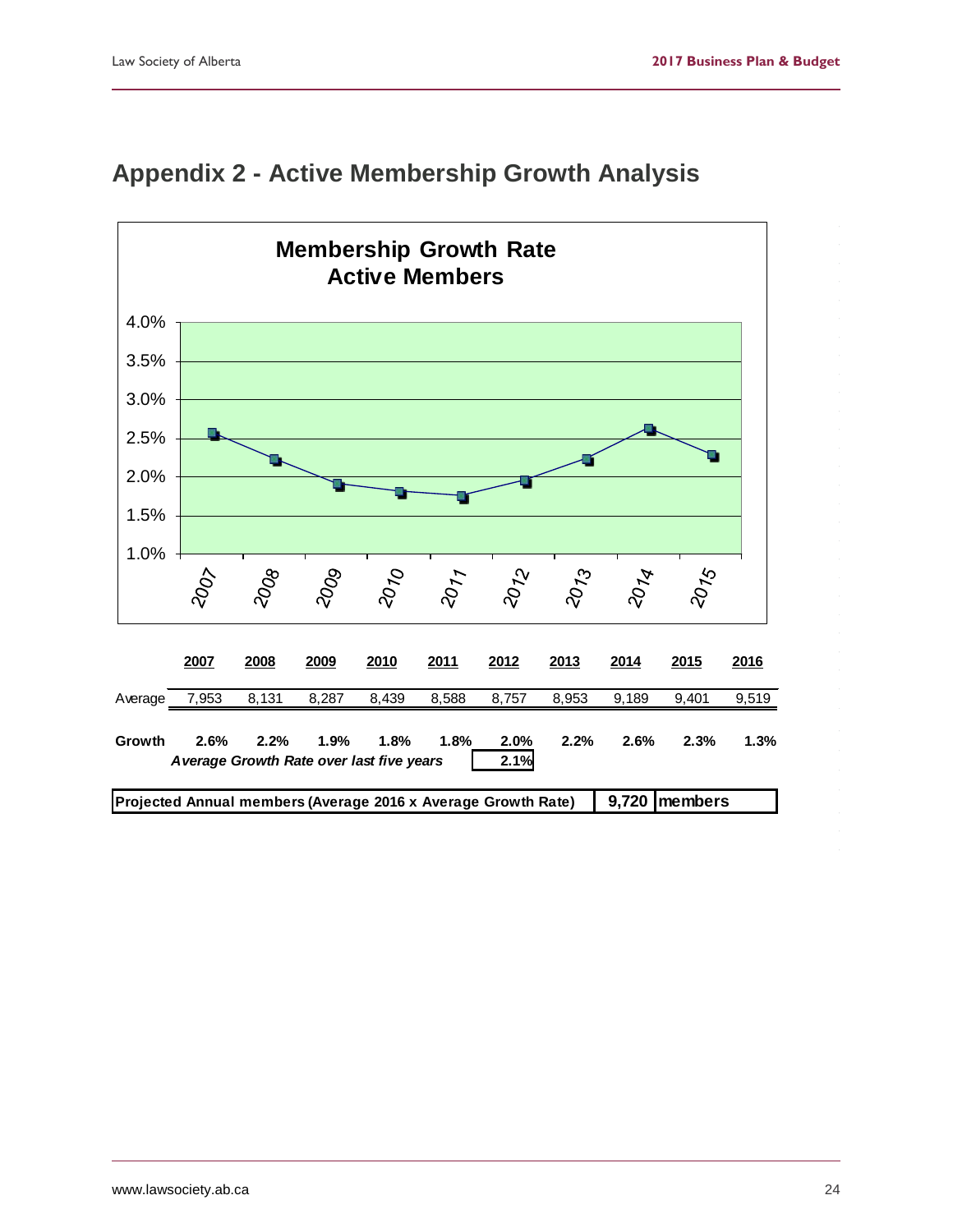# <span id="page-26-0"></span>**Appendix 3 - Inactive Membership Growth Analysis**

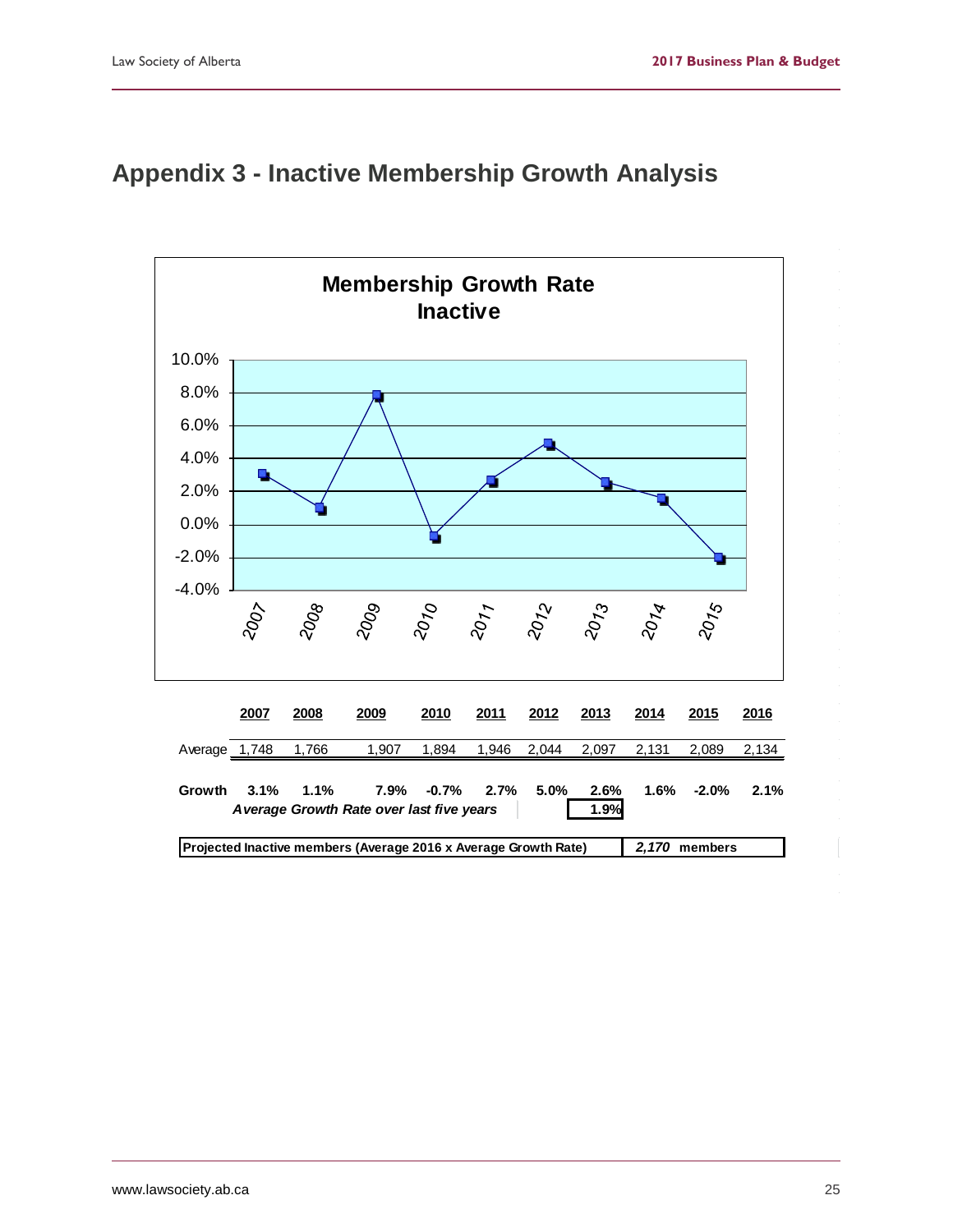

# <span id="page-27-0"></span>**Appendix 4 - Wage Cost of Market Increase Data**

|                  | Canada <sup>1</sup> Alberta <sup>2</sup> |        |
|------------------|------------------------------------------|--------|
| 2015 Jan '15     | 3.1                                      | 3.8    |
| February         | 2.6                                      | 2.6    |
| Mar '15          | 2.7                                      | 1.3    |
| April            | 2.3                                      | 1.1    |
| May '15          | 1.3                                      |        |
| June             | 1.7                                      | (0.4)  |
| <b>Jul '15</b>   | 1.3                                      | (1.5)  |
| August           | 0.6                                      | (2.5)  |
| Sept '15         | 1.5                                      | (1.3)  |
| October          | 1.3                                      | (2.6)  |
| <b>Nov '15</b>   | 1.6                                      | (2.3)  |
| December         | 1.7                                      | (1.0)  |
| 2016 Jan '16     | 0.3                                      | (4.6)  |
| February         | 0.5                                      | (3.1)  |
| Mar '16          | 0.5                                      | (2.4)  |
| April            |                                          | (3.2)  |
| May '16          | 0.7                                      | (4.3)  |
| June             | 0.3                                      | (2.4)  |
| 18 month average | 1.33                                     | (1.27) |
| 12 month average | 0.86                                     | (2.60) |
| Budget 2017 use  |                                          | 1.00   |

<sup>1</sup> Average weekly earnings for all employees - Industrial aggregate, http://www.statcan.ca, % change from same month of previous year *2 Average weekly earnings for all employees - provinces and territories, http://www.statcan.ca, % change from same month of previous year*